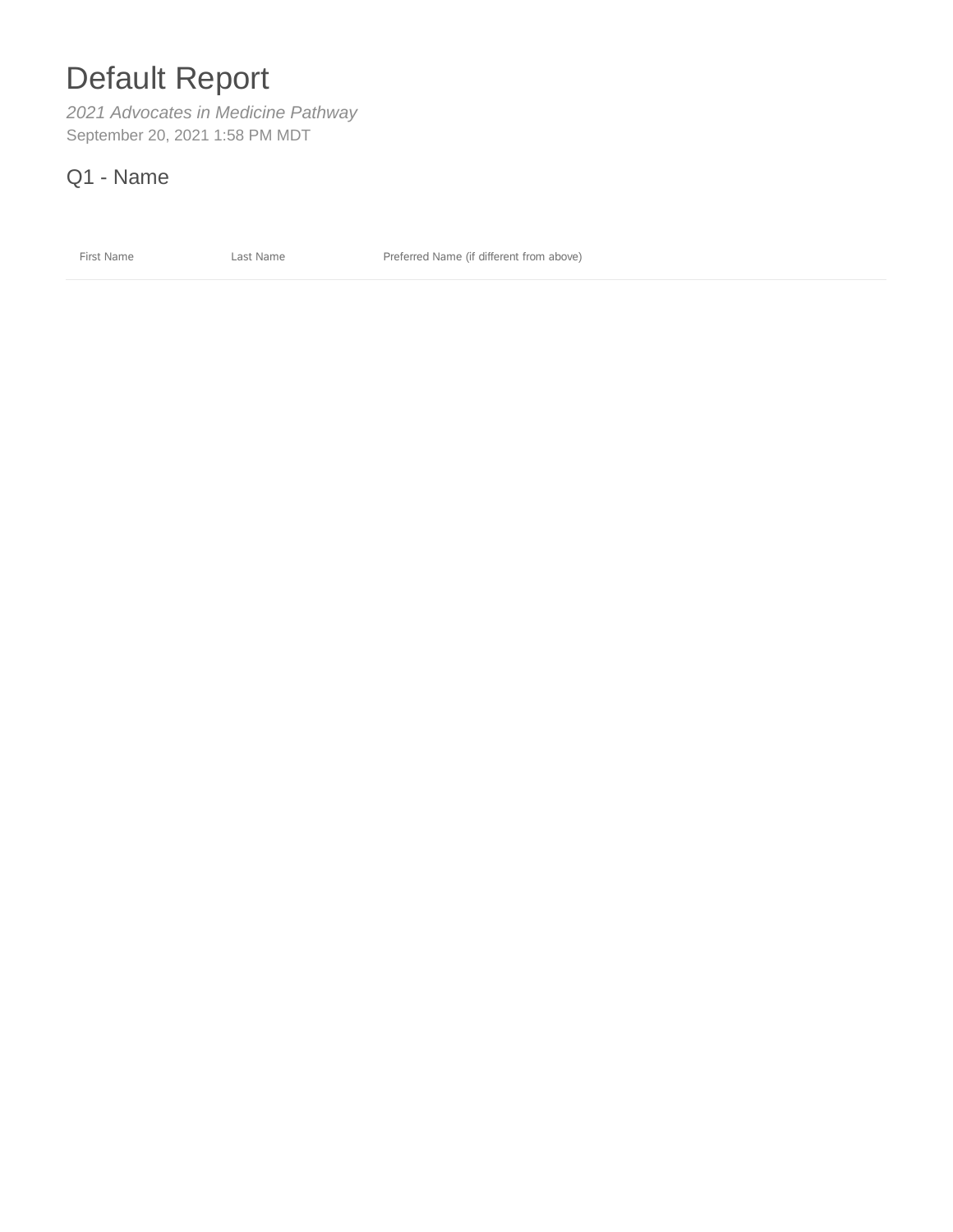## Q4 - College Email Address

College Email Address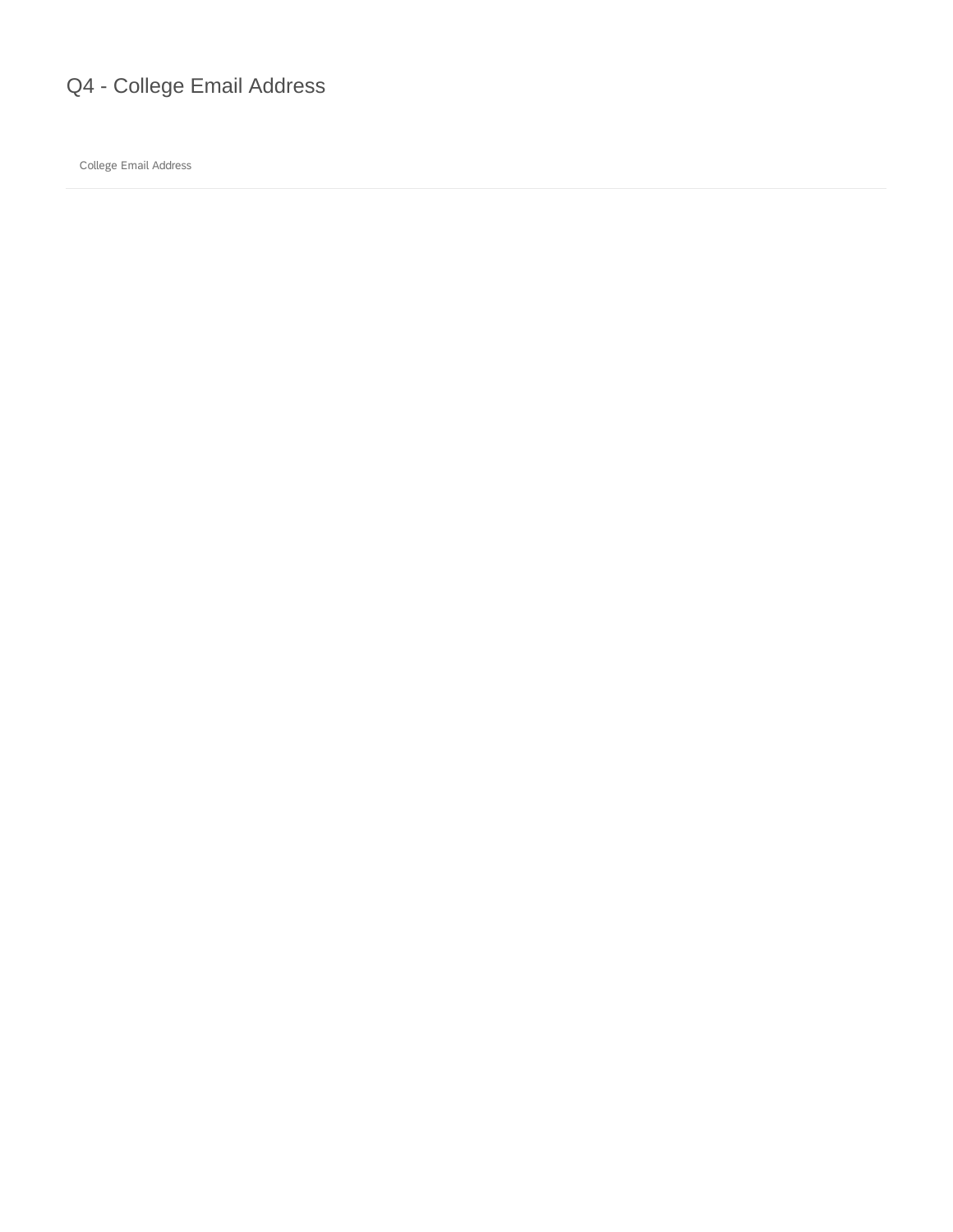## Q47 - Alternative Email Address

Alternative Email Address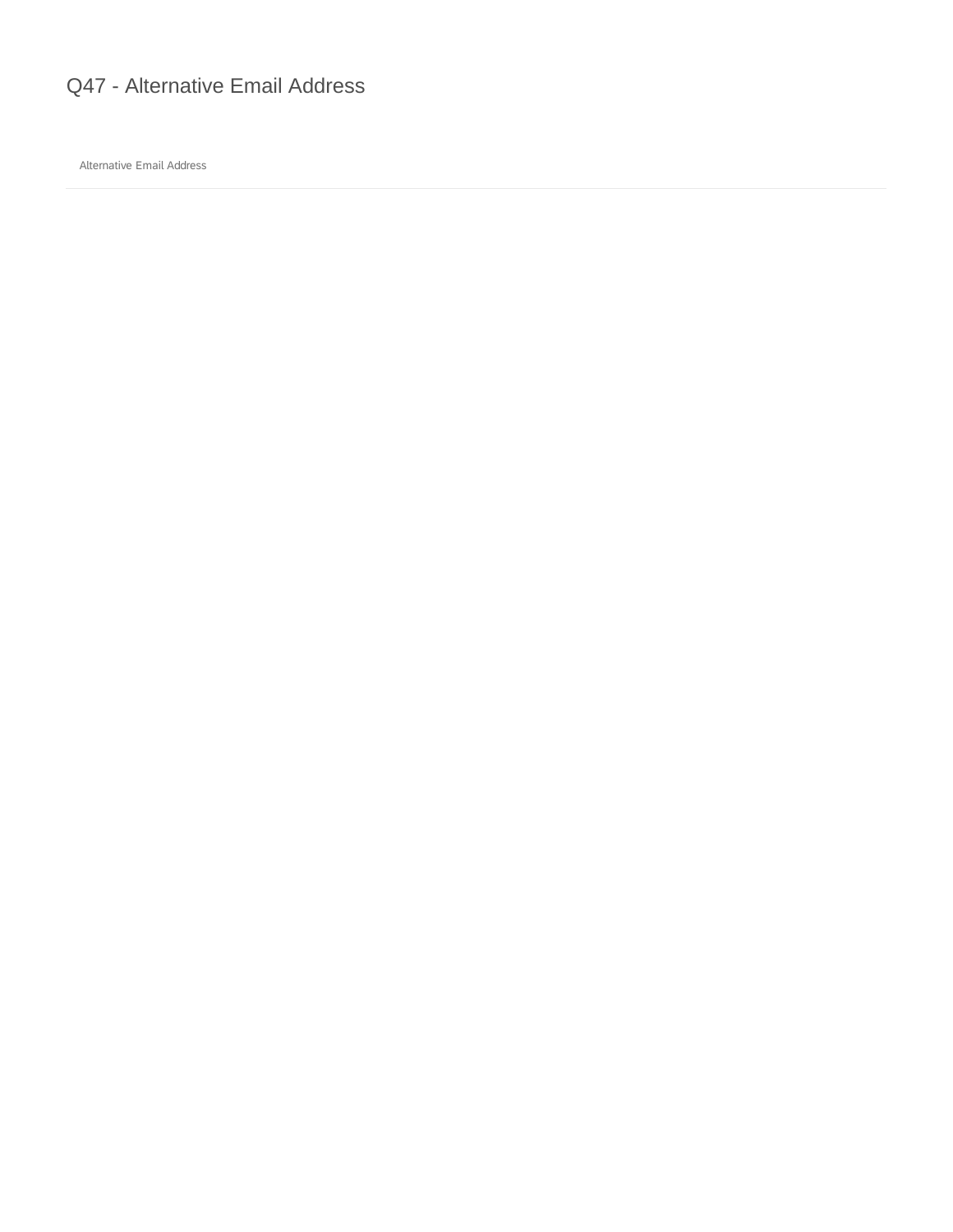

Phone Number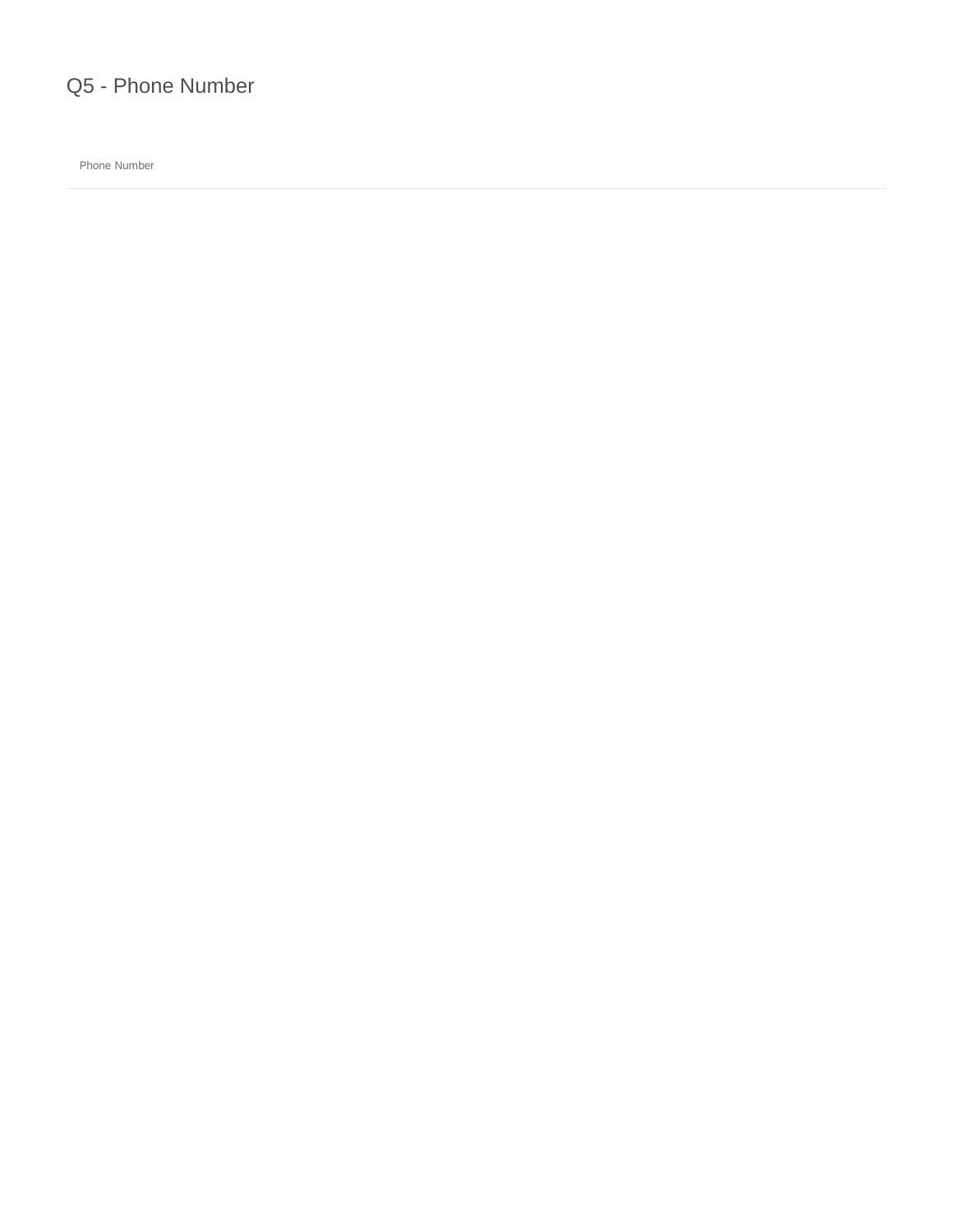## Q53 - Permanent Mailing Address

Street Address and Street Address and State State Street Address and Street Address and Street Address and Street Address and Street Address and Street Address and Street Address and Street Address and Street Address and S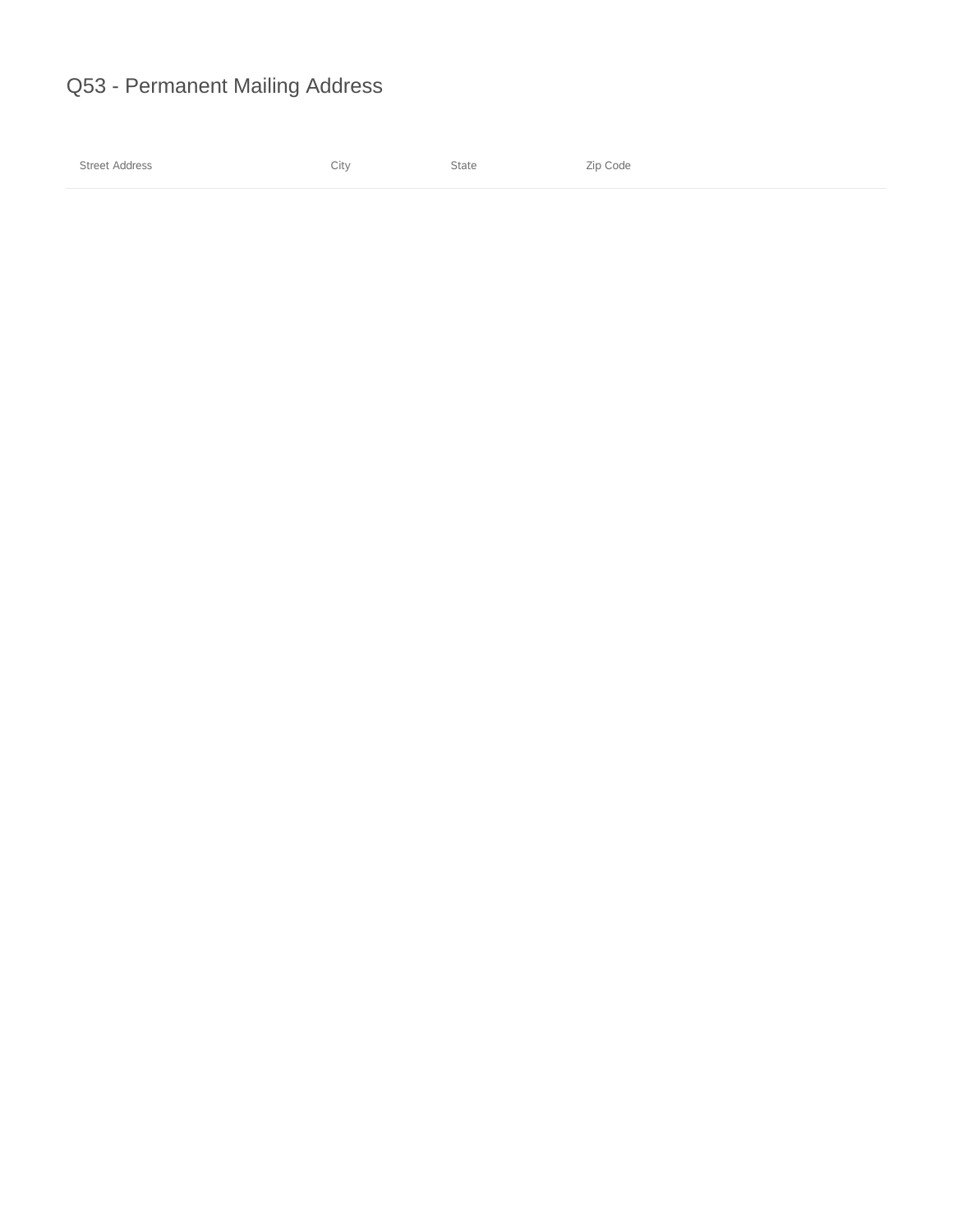



| $\#$           | Field                                | Choice<br>Count |  |
|----------------|--------------------------------------|-----------------|--|
| $\mathbf{1}$   | UW - LaCrosse                        | $0.00\%$ 0      |  |
| 2              | UW - Milwaukee                       | $0.00\%$ 0      |  |
| 3              | UW - Eau Claire                      | $0.00\%$ 0      |  |
| $\overline{7}$ | UW - Stevens Point (main campus)     | $0.00\%$ 0      |  |
| 11             | Not listed above (Please list below) | $0.00\%$ 0      |  |

| 16 | UW - Stevens Point (Marshfield) | $0.00\%$ 0 |  |
|----|---------------------------------|------------|--|
| 17 | UW - Stevens Point (Wausau)     | $0.00\%$ 0 |  |
| 18 | UW - Stout                      | $0.00\%$ 0 |  |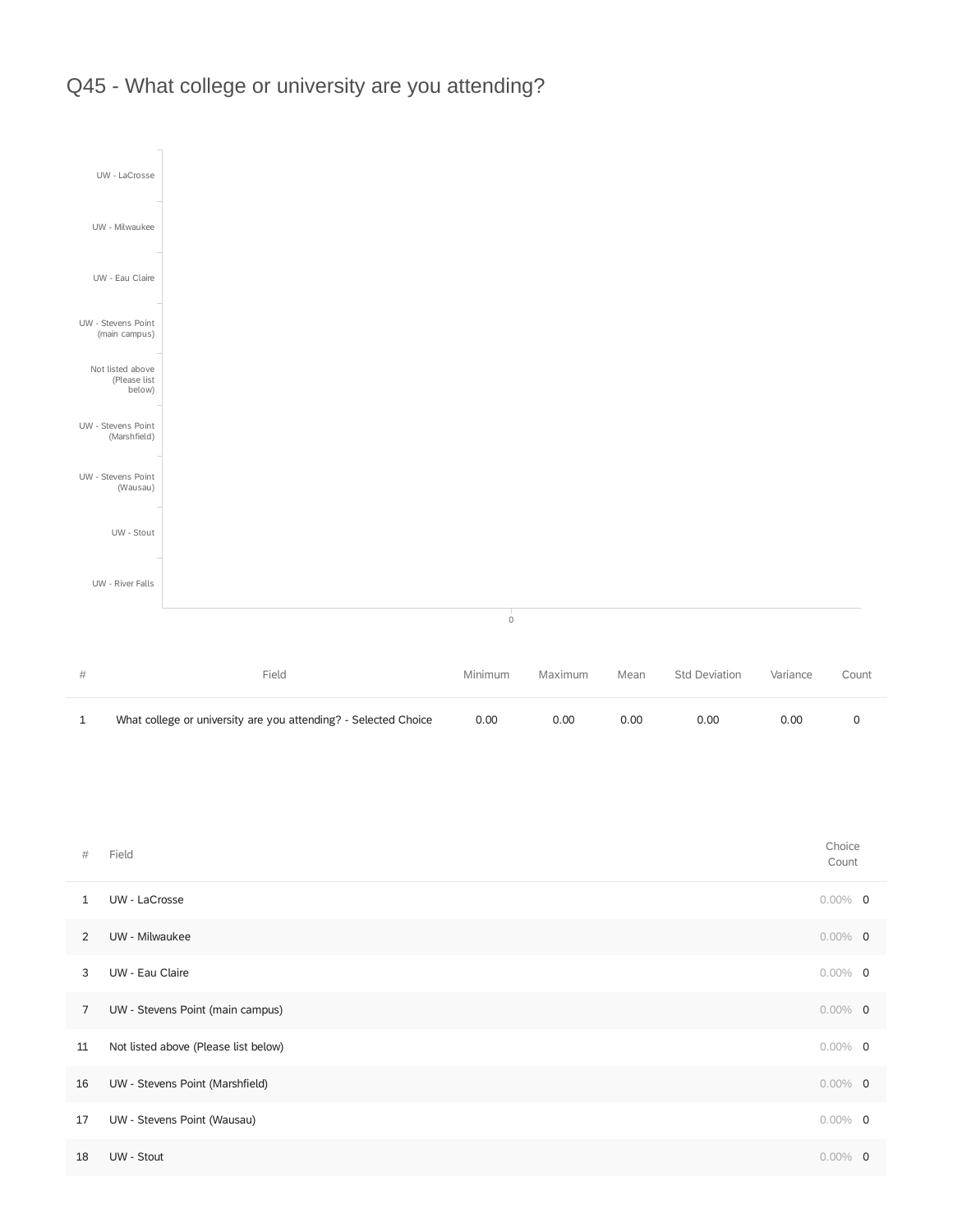| #  | Field                                | Choice<br>Count |  |
|----|--------------------------------------|-----------------|--|
| 20 | UW - River Falls                     | $0.00\%$ 0      |  |
|    |                                      | $\mathbf 0$     |  |
|    | Showing rows 1 - 10 of 10            |                 |  |
|    | Q45_11_TEXT - Not listed above       |                 |  |
|    | Not listed above (Please list below) |                 |  |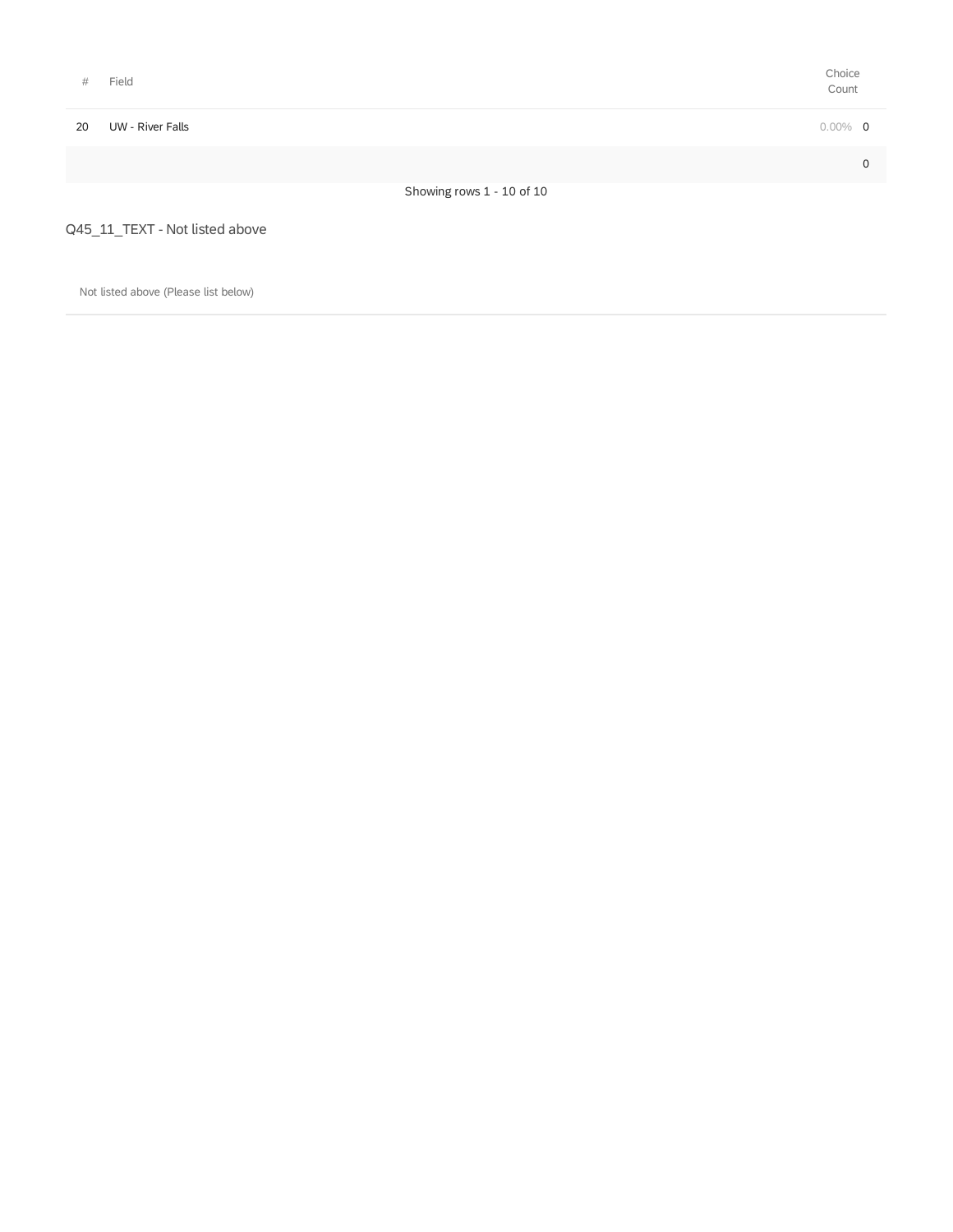Q31 - Please select the undergraduate program you are currently admitted to, enrolled

in, or have obtained.



Q31\_11\_TEXT - Not listed above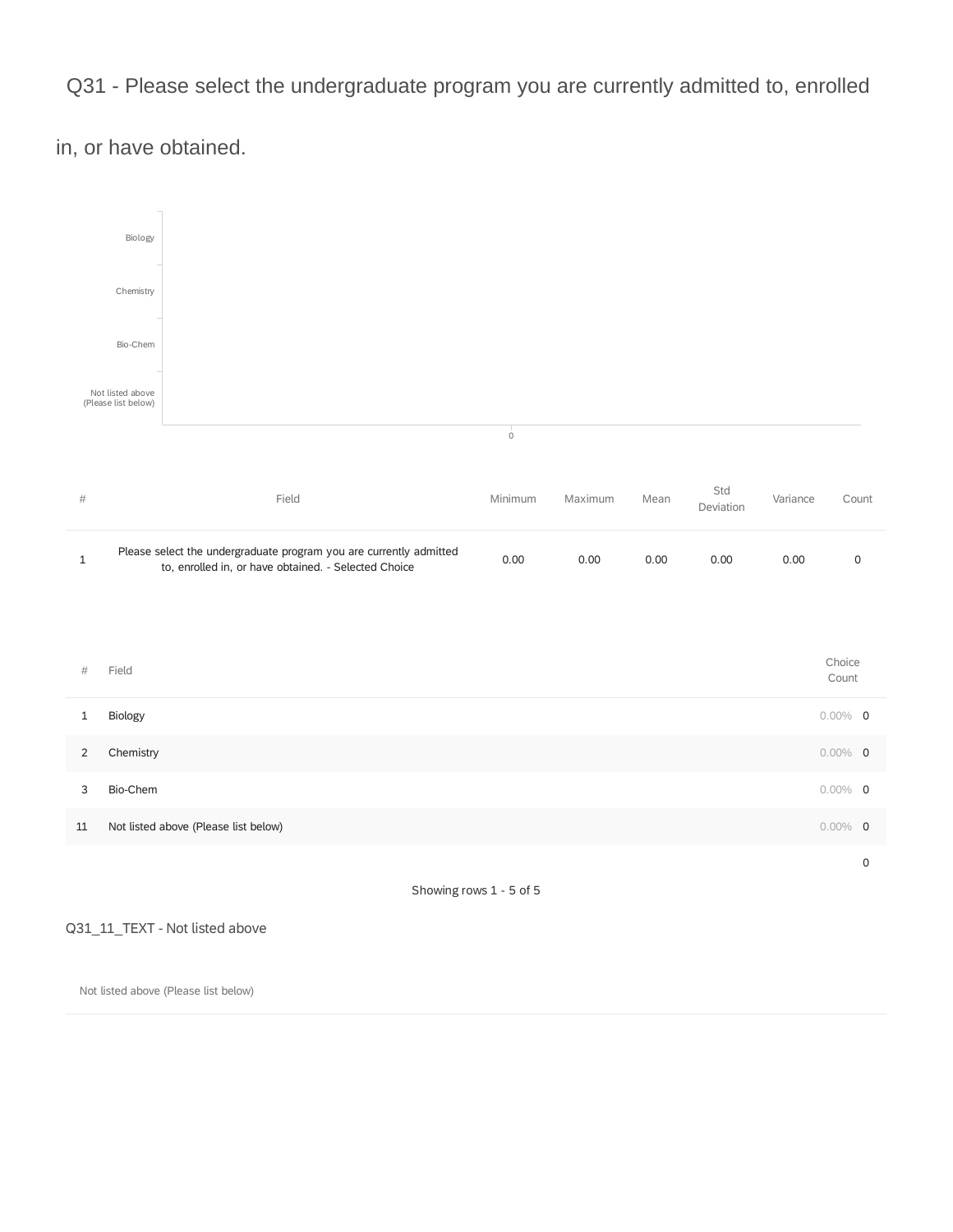

## Q32 - What is the status of your undergraduate student class standing?

Showing rows 1 - 7 of 7

Q32\_6\_TEXT - Bachelor's Degree (what is your degree in?)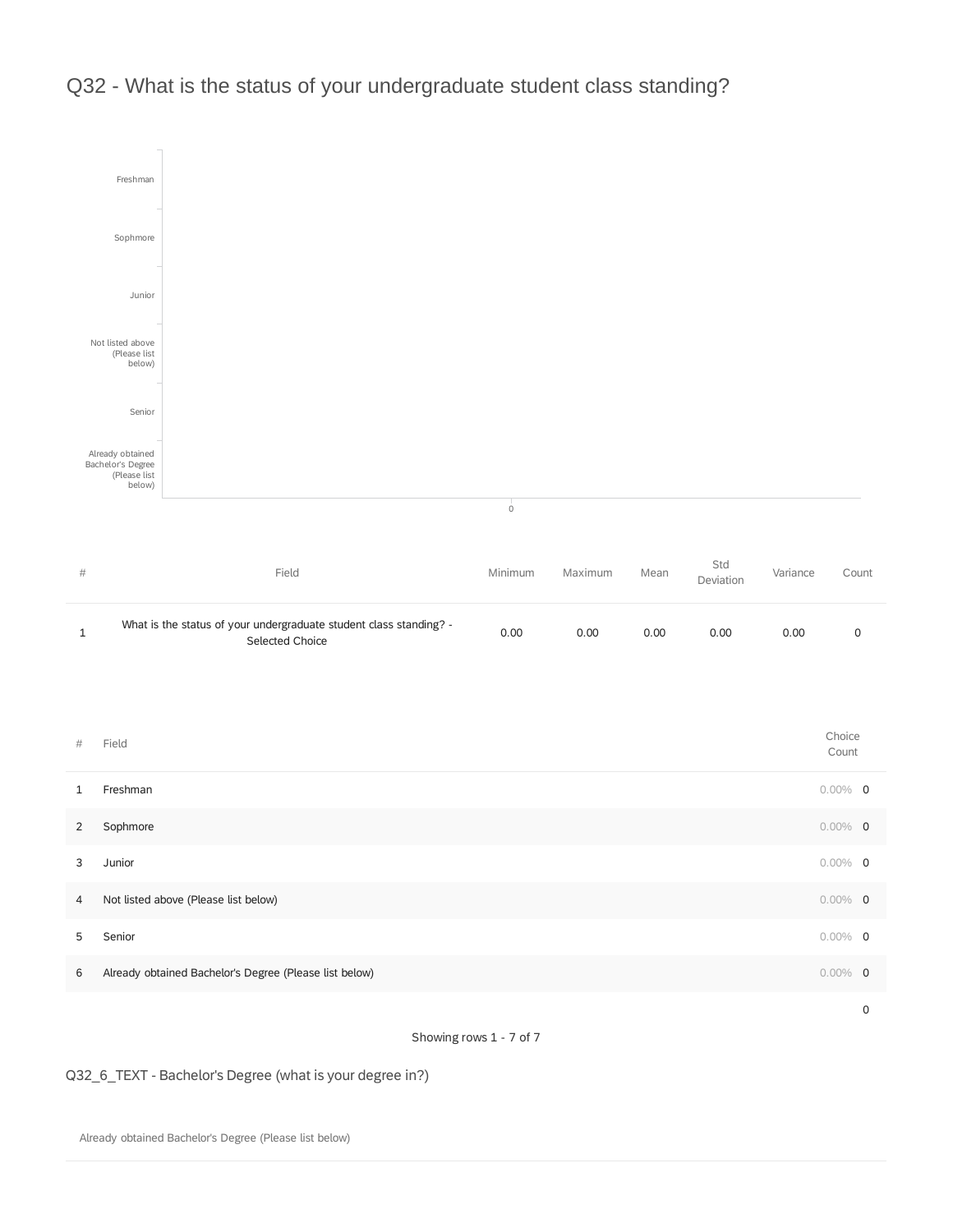Q32\_4\_TEXT - Not listed above (Enter you degree)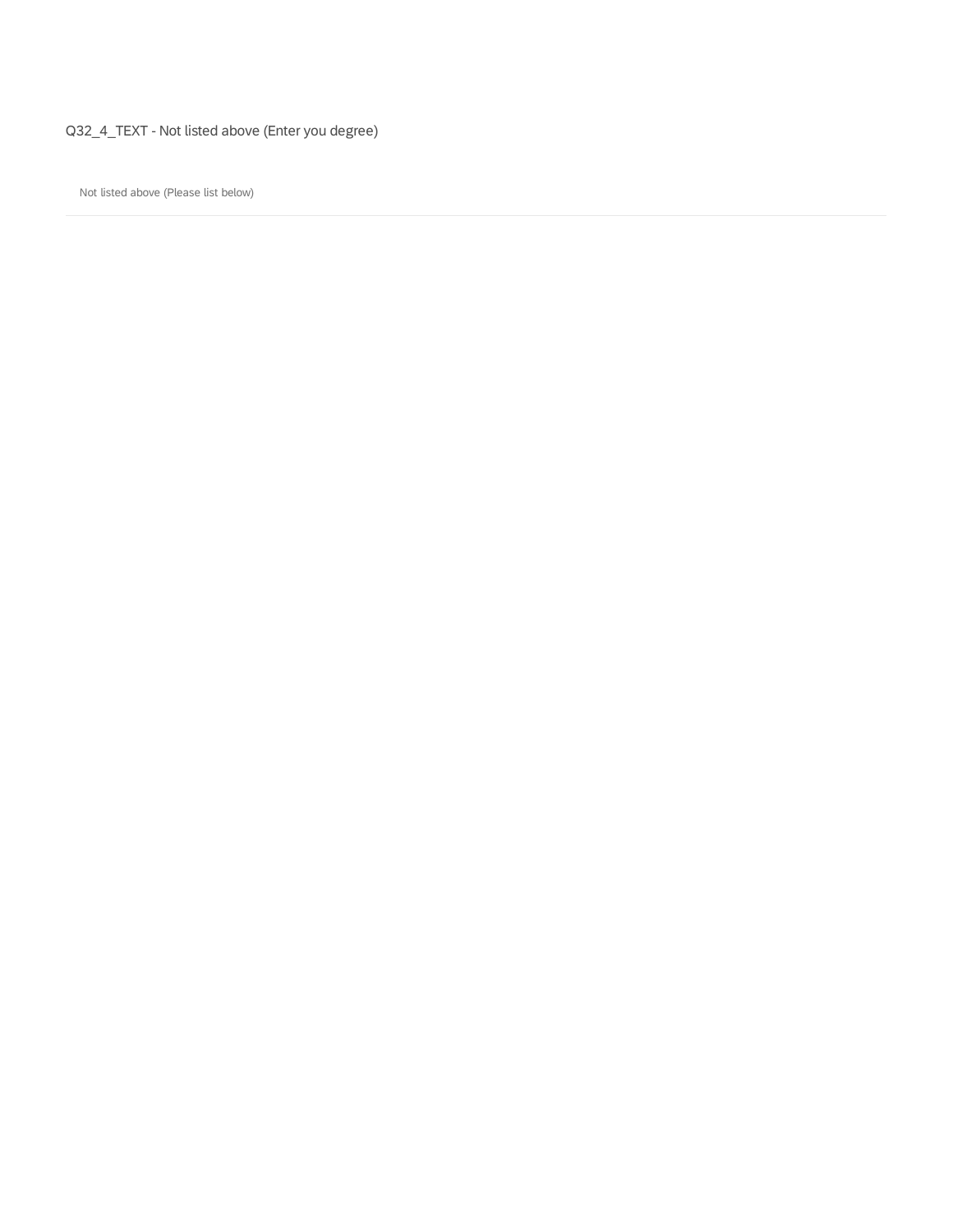Q34 - Please submit a document that provides Proof of Admission to the college you

have listed.We will acc

Q34\_Id - Id

Thumbnail Name Size Type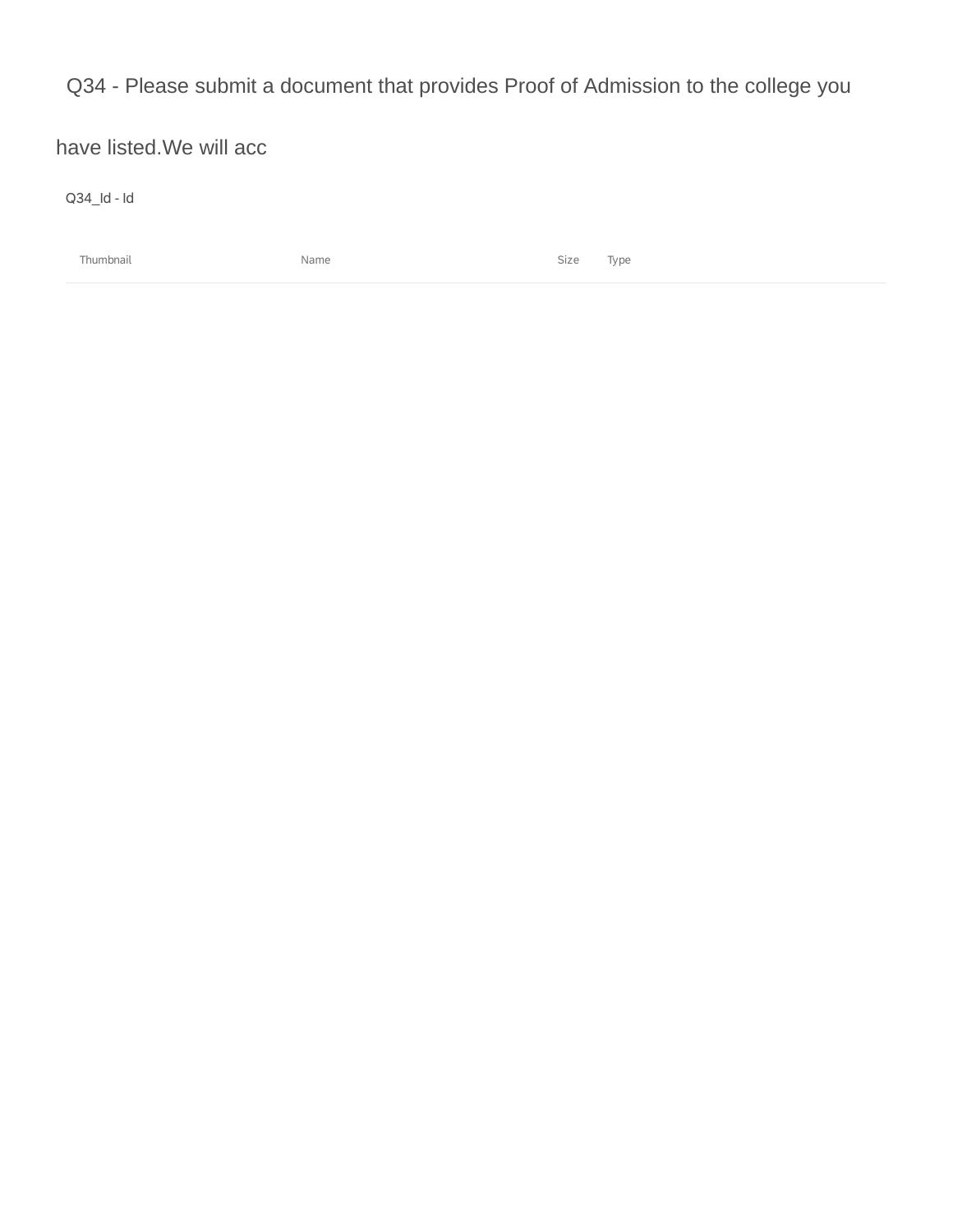Q17 - What is your date of birth?

What is your date of birth?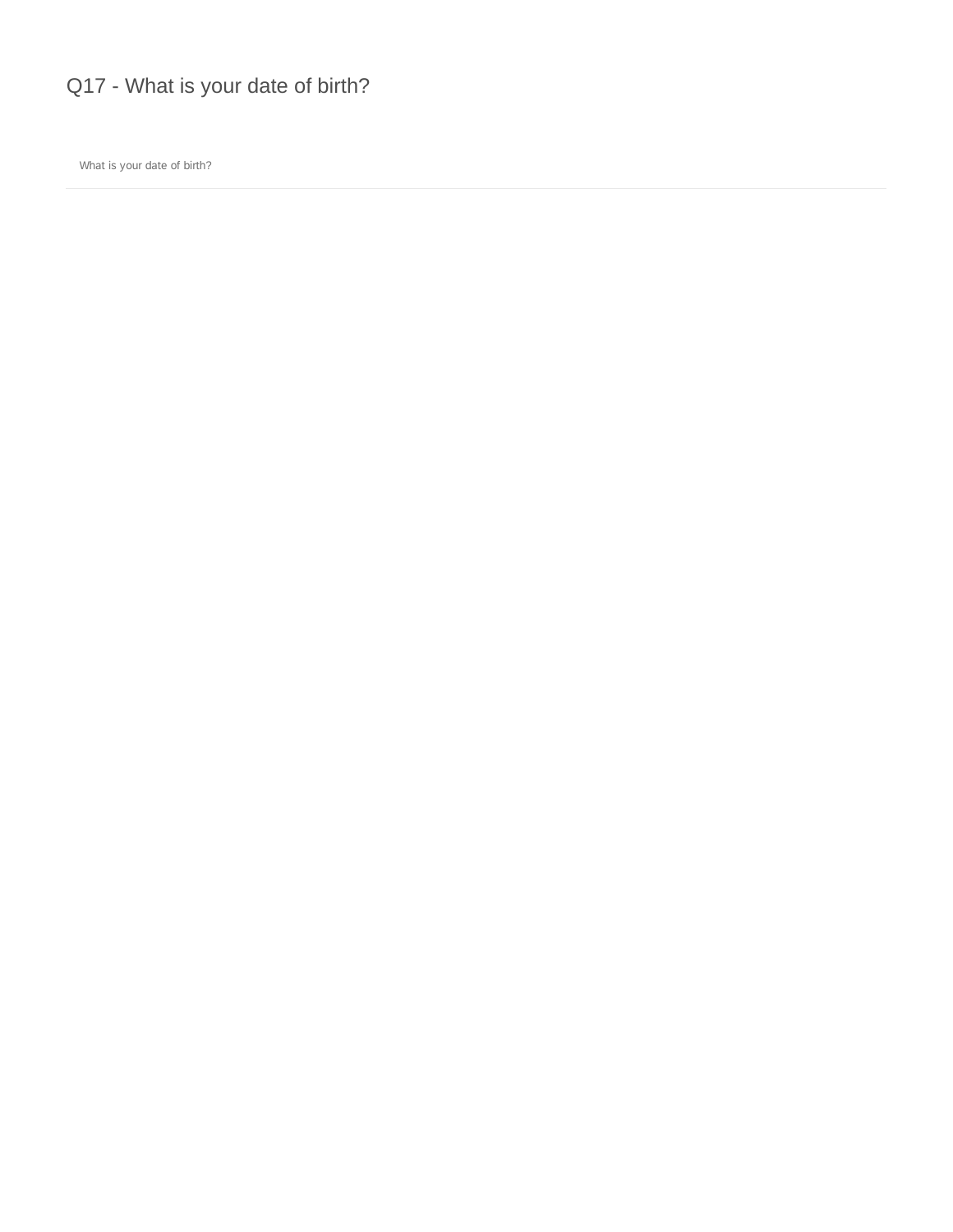Q18 - What is your current age?

What is your current age?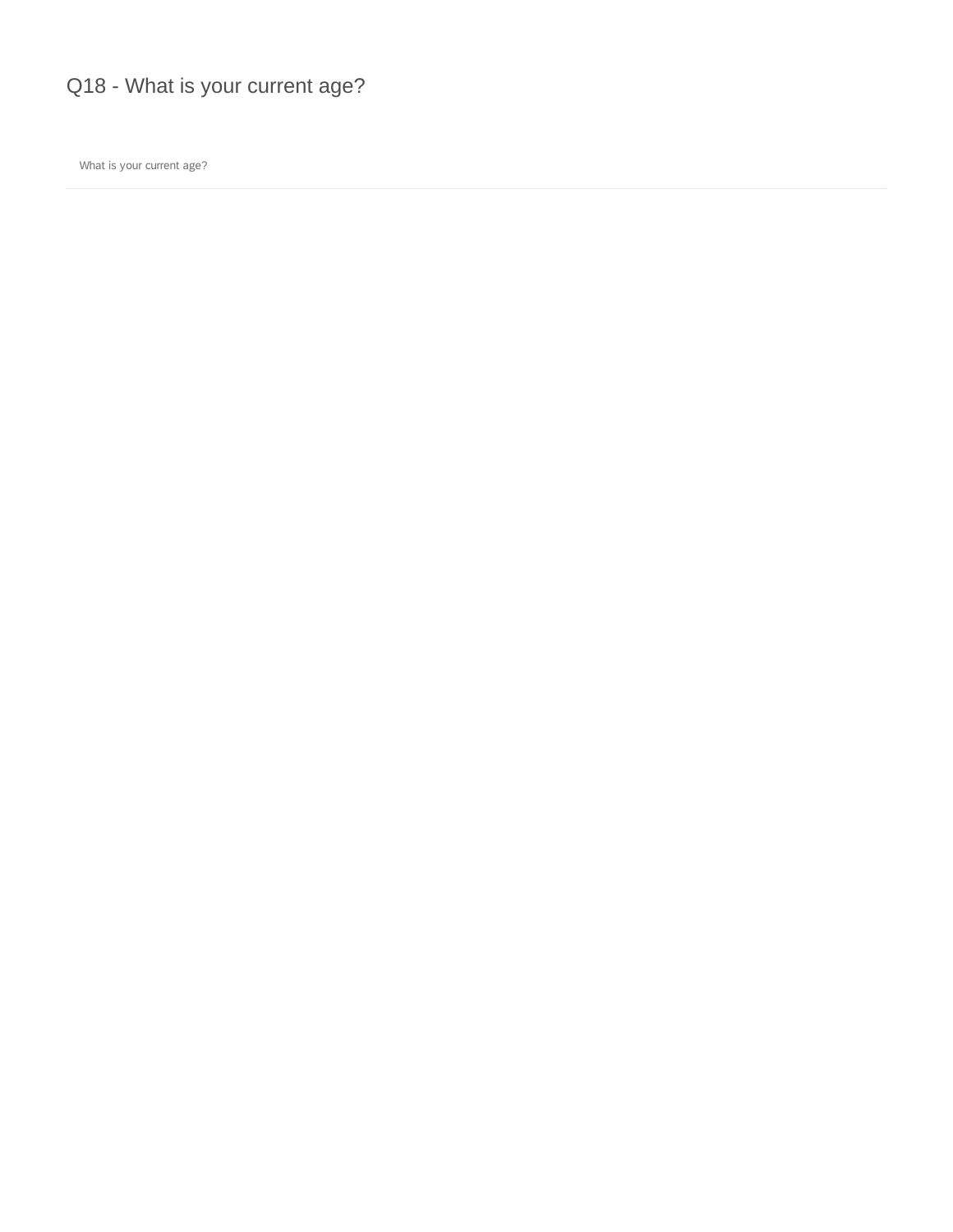## Q46 - What is your gender?



| # | Field                                  | <b>Minimum</b> | Maximum | Mean | <b>Std Deviation</b> | Variance | Count |
|---|----------------------------------------|----------------|---------|------|----------------------|----------|-------|
|   | What is your gender? - Selected Choice | 0.00           | 0.00    | 0.00 | 0.00                 | 0.00     |       |

| $\#$           | Field                     | Choice<br>Count |   |
|----------------|---------------------------|-----------------|---|
| $\mathbf{1}$   | Male                      | $0.00\%$ 0      |   |
| 2              | Female                    | $0.00\%$ 0      |   |
| 3              | Non-binary / third gender | $0.00\%$ 0      |   |
| $\overline{4}$ | Prefer not to say         | $0.00\%$ 0      |   |
| 5              | Other (Please list below) | $0.00\%$ 0      |   |
|                |                           |                 | 0 |
|                |                           |                 |   |

Showing rows 1 - 6 of 6

#### Q46\_5\_TEXT - Other

Other (Please list below)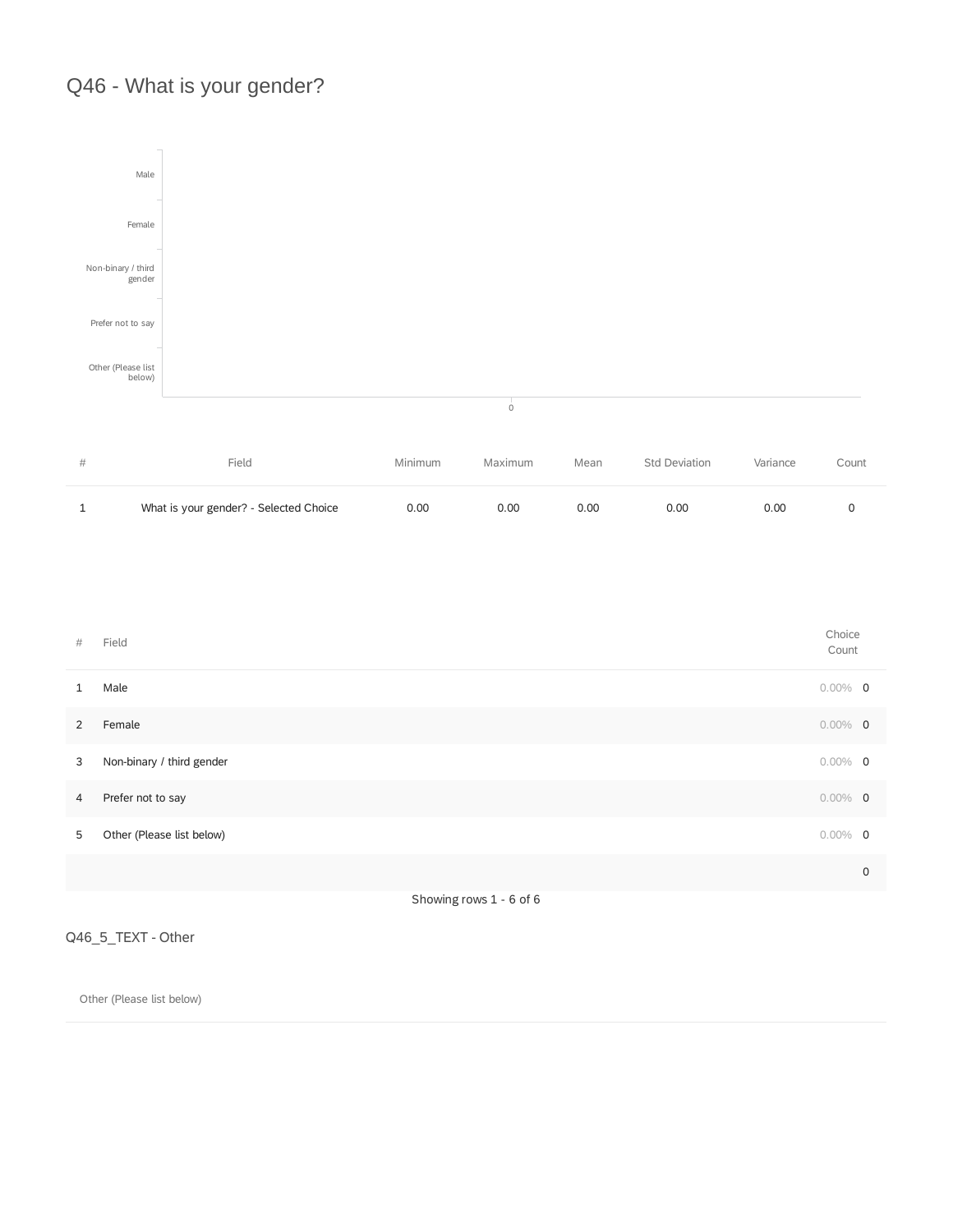## Q19 - What pronouns do you prefer?



Q19\_4\_TEXT - Other (please specify)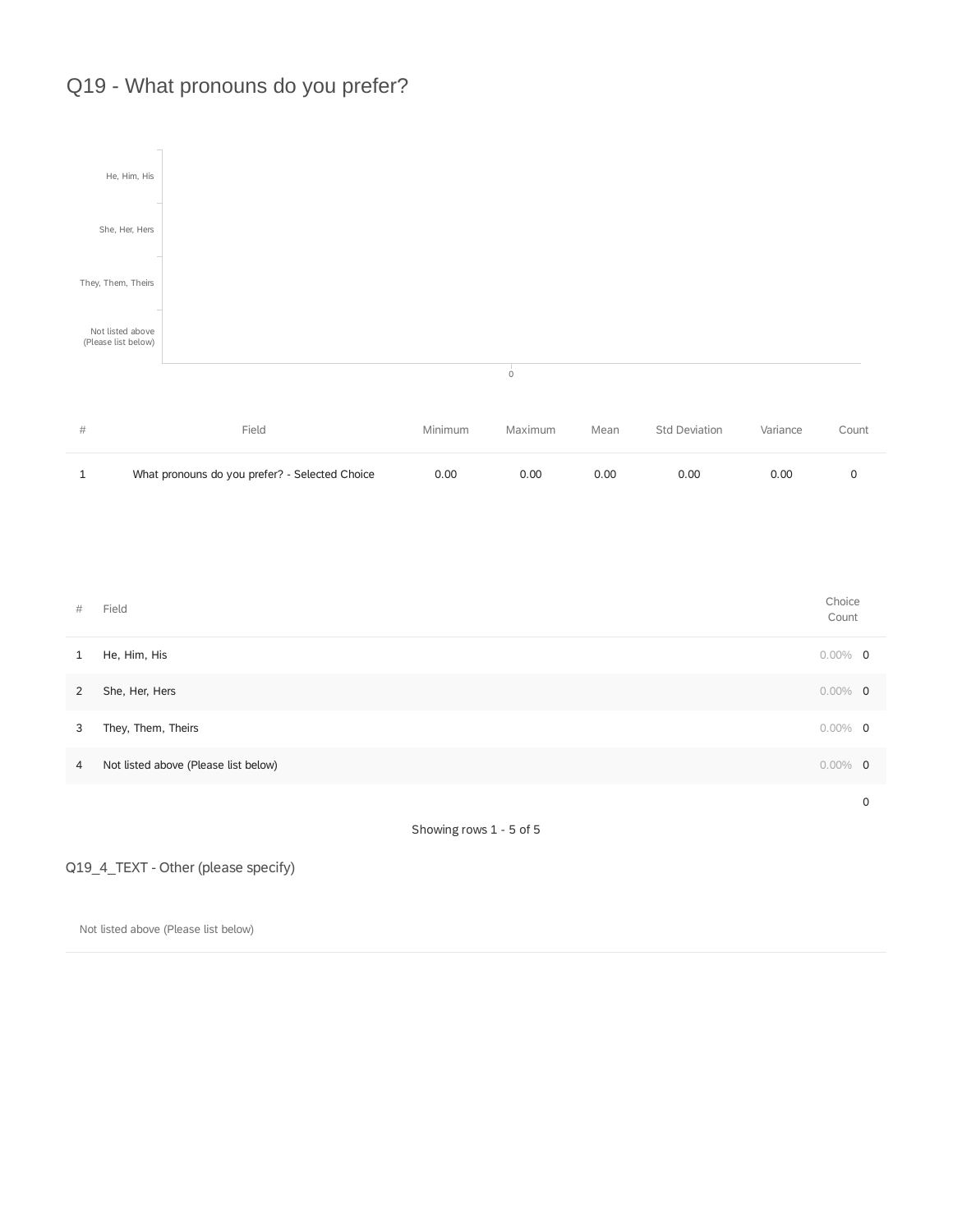## Q20 - Please indicate your race/ethnicity; check all that apply. If you pick Asian, please

type in what Asian ethnicity you are (e.g. Chinese, Hmong, Indian, Lao, etc.).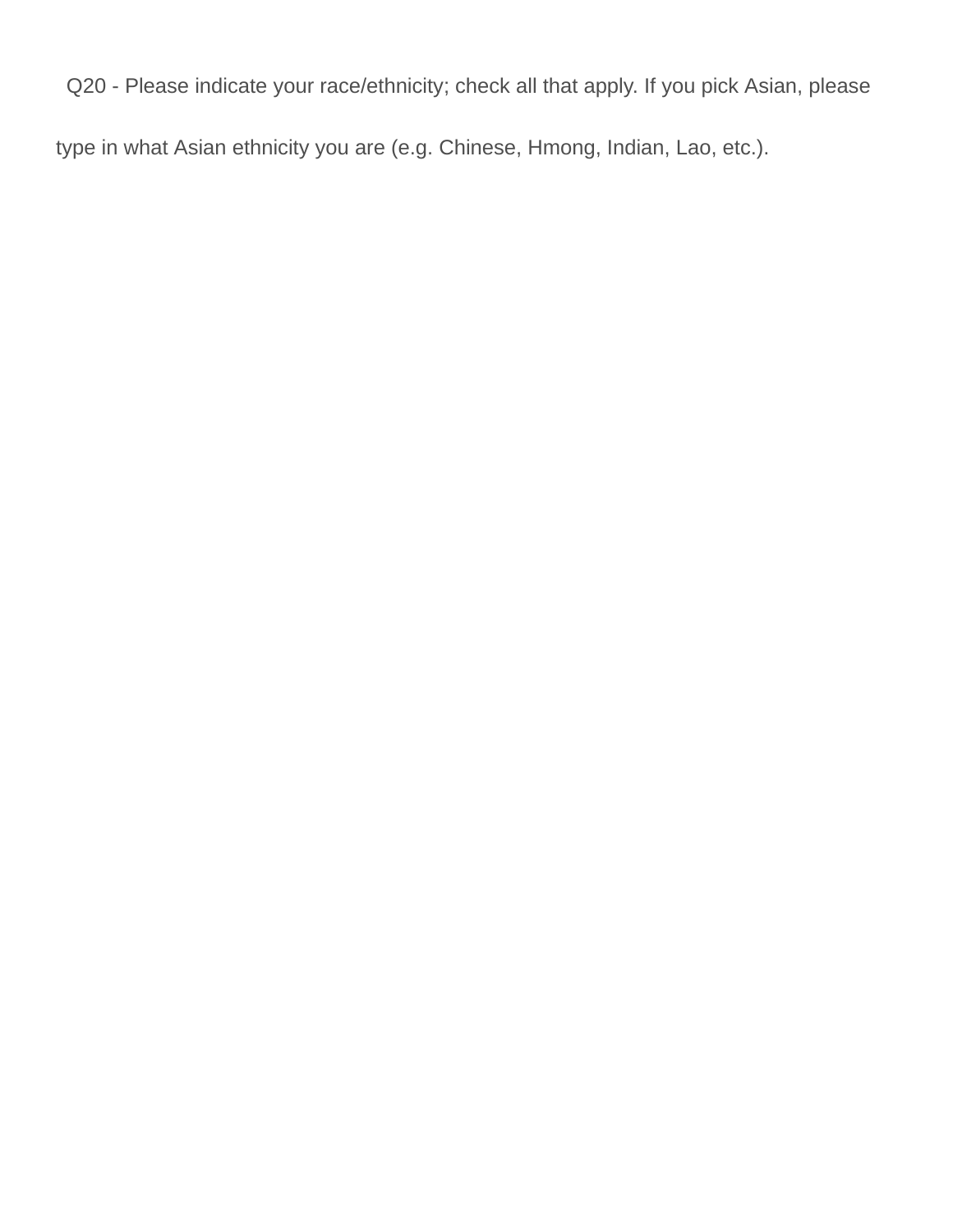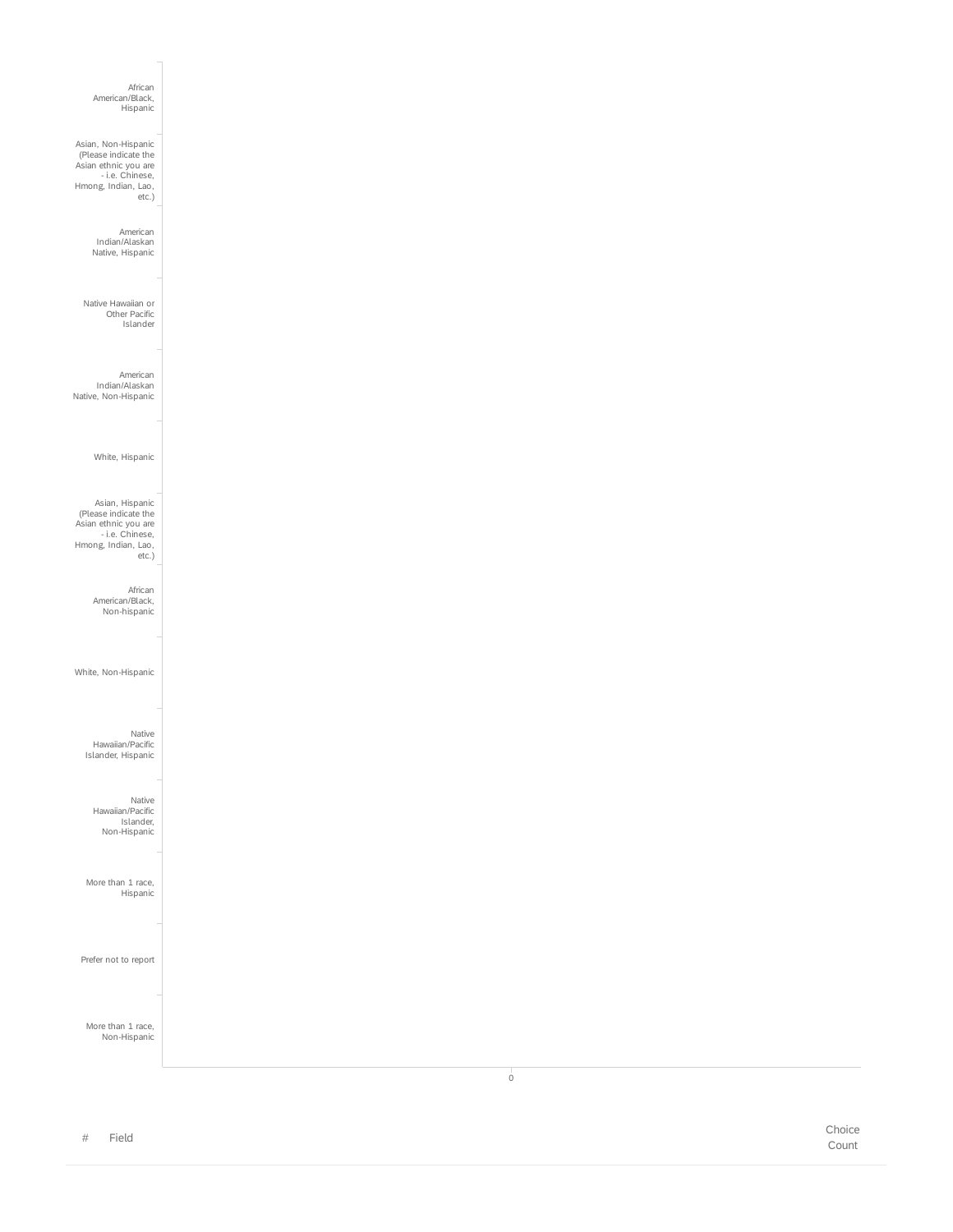| #  | Field                                                                                                   | Choice<br>Count |   |
|----|---------------------------------------------------------------------------------------------------------|-----------------|---|
| 1  | African American/Black, Hispanic                                                                        | $0.00\%$ 0      |   |
| 2  | Asian, Non-Hispanic (Please indicate the Asian ethnic you are - i.e. Chinese, Hmong, Indian, Lao, etc.) | $0.00\%$ 0      |   |
| 3  | American Indian/Alaskan Native, Hispanic                                                                | $0.00\%$ 0      |   |
| 4  | Native Hawaiian or Other Pacific Islander                                                               | $0.00\%$ 0      |   |
| 5  | American Indian/Alaskan Native, Non-Hispanic                                                            | $0.00\%$ 0      |   |
| 6  | White, Hispanic                                                                                         | $0.00\%$ 0      |   |
| 7  | Asian, Hispanic (Please indicate the Asian ethnic you are - i.e. Chinese, Hmong, Indian, Lao, etc.)     | $0.00\%$ 0      |   |
| 8  | African American/Black, Non-hispanic                                                                    | $0.00\%$ 0      |   |
| 9  | White, Non-Hispanic                                                                                     | $0.00\%$ 0      |   |
| 10 | Native Hawaiian/Pacific Islander, Hispanic                                                              | $0.00\%$ 0      |   |
| 11 | Native Hawaiian/Pacific Islander, Non-Hispanic                                                          | $0.00\%$ 0      |   |
| 12 | More than 1 race, Hispanic                                                                              | $0.00\%$ 0      |   |
| 13 | Prefer not to report                                                                                    | $0.00\%$ 0      |   |
| 14 | More than 1 race, Non-Hispanic                                                                          | $0.00\%$ 0      |   |
|    |                                                                                                         |                 | 0 |

#### Showing rows 1 - 15 of 15

#### Q20\_2\_TEXT - Asian

Asian, Non-Hispanic (Please indicate the Asian ethnic you are - i.e. Chines...

Q20\_7\_TEXT - Other

Asian, Hispanic (Please indicate the Asian ethnic you are - i.e. Chinese, H...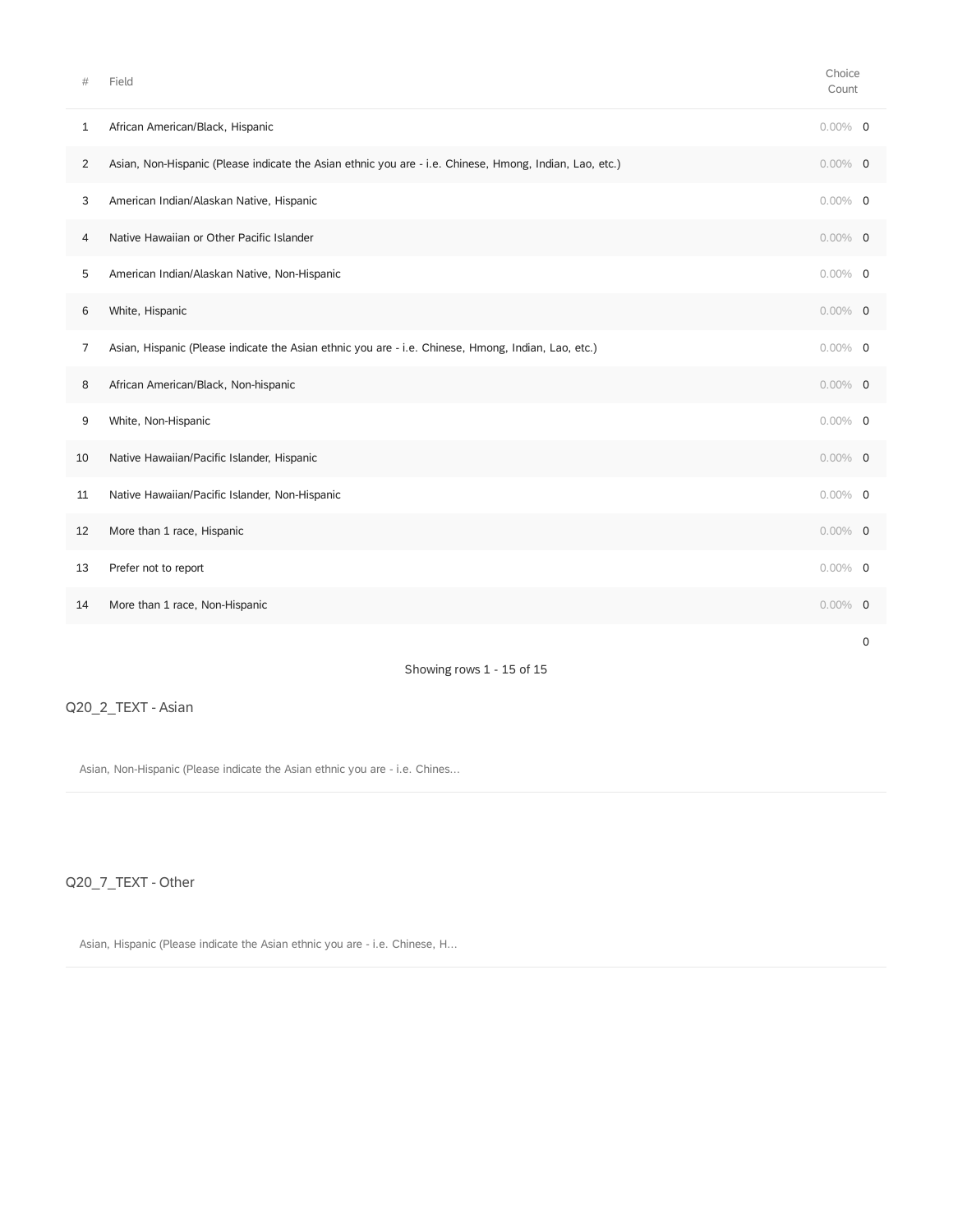Q27 - Check all statements below that apply to you:



3 English is not my primary language. **0.00% 0.00% 0.00% 0.00% 0.00% 0.00% 0.00% 0.00% 0.00% 0.00% 0.00% 0.00% 0** 

My parents' income is below \$43,920 for a family of 3; \$53,000 for a family of 4; \$62,080 for a family of 5; or \$71,160 for a family of 6,<br>
20.010 for a family of 7, 20.000 for a family of 0, and definitional and defined g wy parents income is below \$45,920 for a family of 3, \$55,000 for a family of 4, \$62,000 for a family of 5, or \$71,100 for a family of 6,<br>80,240 for a family of 7, 89,320 for a family of 8, or add 4,540 for each additional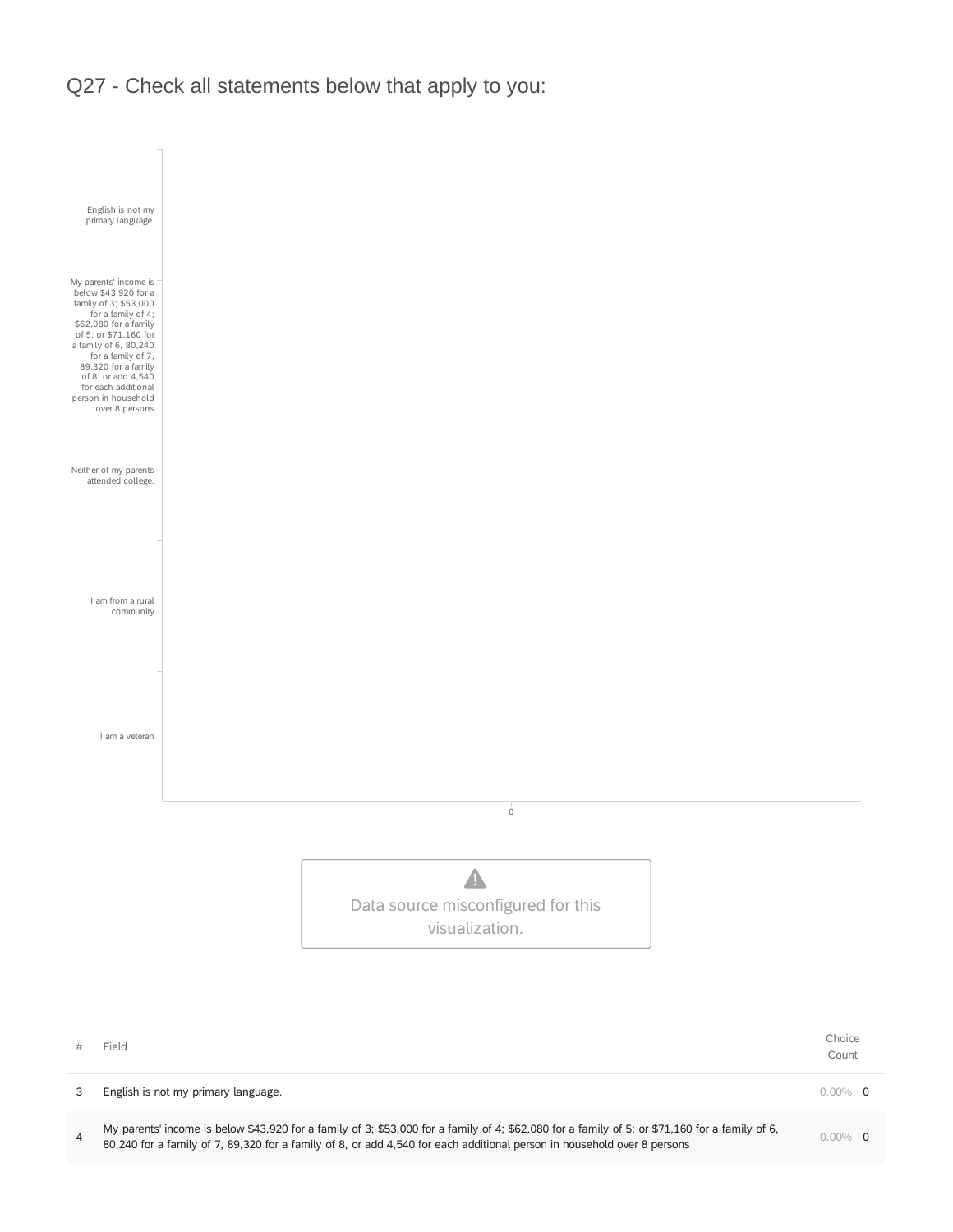| # | Field                                                                                                                                                                                                                         | Choice<br>Count |   |
|---|-------------------------------------------------------------------------------------------------------------------------------------------------------------------------------------------------------------------------------|-----------------|---|
| 5 | Neither of my parents attended college.                                                                                                                                                                                       | $0.00\%$ 0      |   |
| 6 | am from a rural community                                                                                                                                                                                                     | $0.00\%$ 0      |   |
| 7 | am a veteran                                                                                                                                                                                                                  | $0.00\%$ 0      |   |
|   |                                                                                                                                                                                                                               |                 | 0 |
|   | $-1$ . The contract of the contract of the contract of the contract of the contract of the contract of the contract of the contract of the contract of the contract of the contract of the contract of the contract of the co |                 |   |

Showing rows 1 - 6 of 6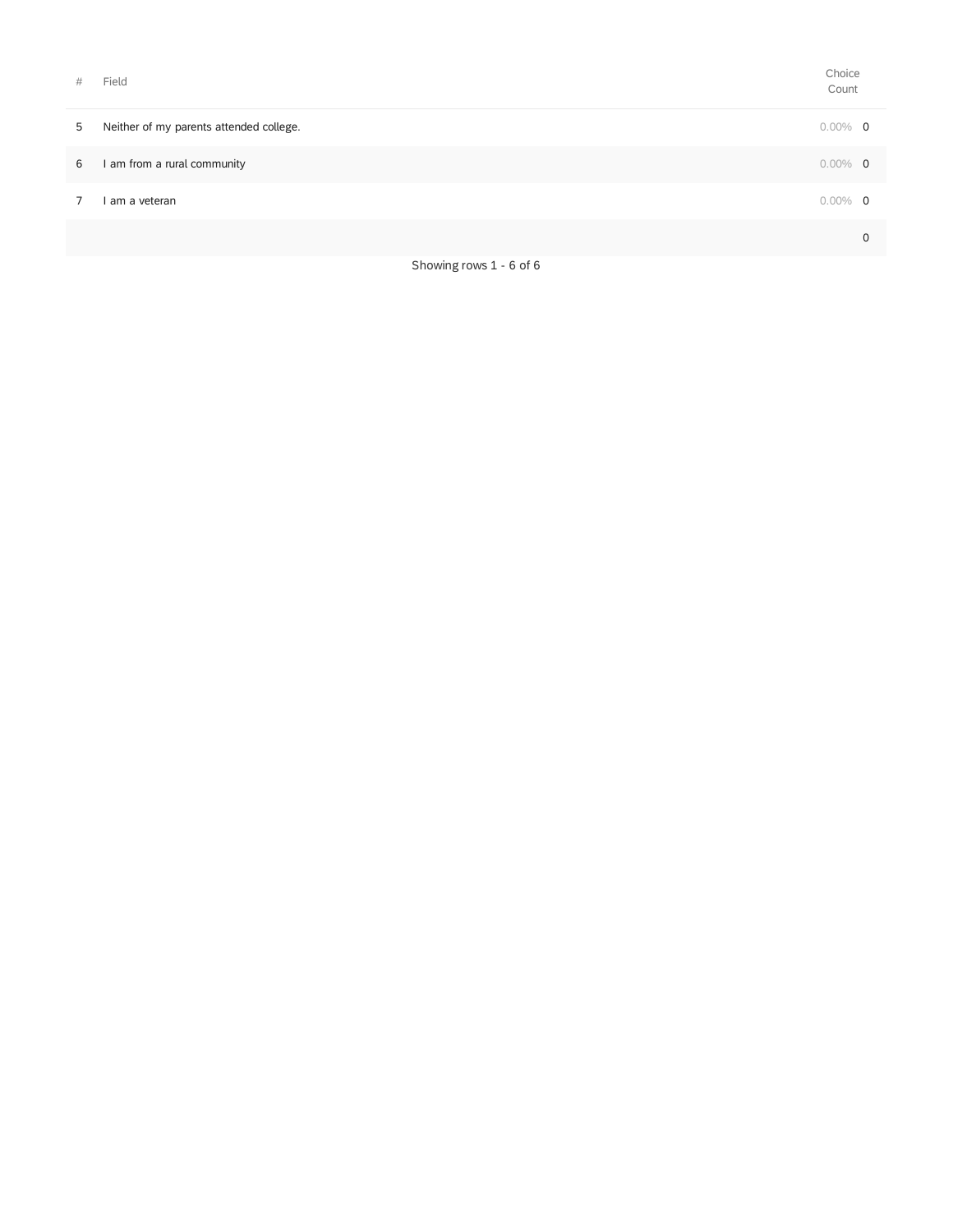

## Q33 - What are your plans following graduation with a Bachelor's degree?

Q33\_6\_TEXT - Other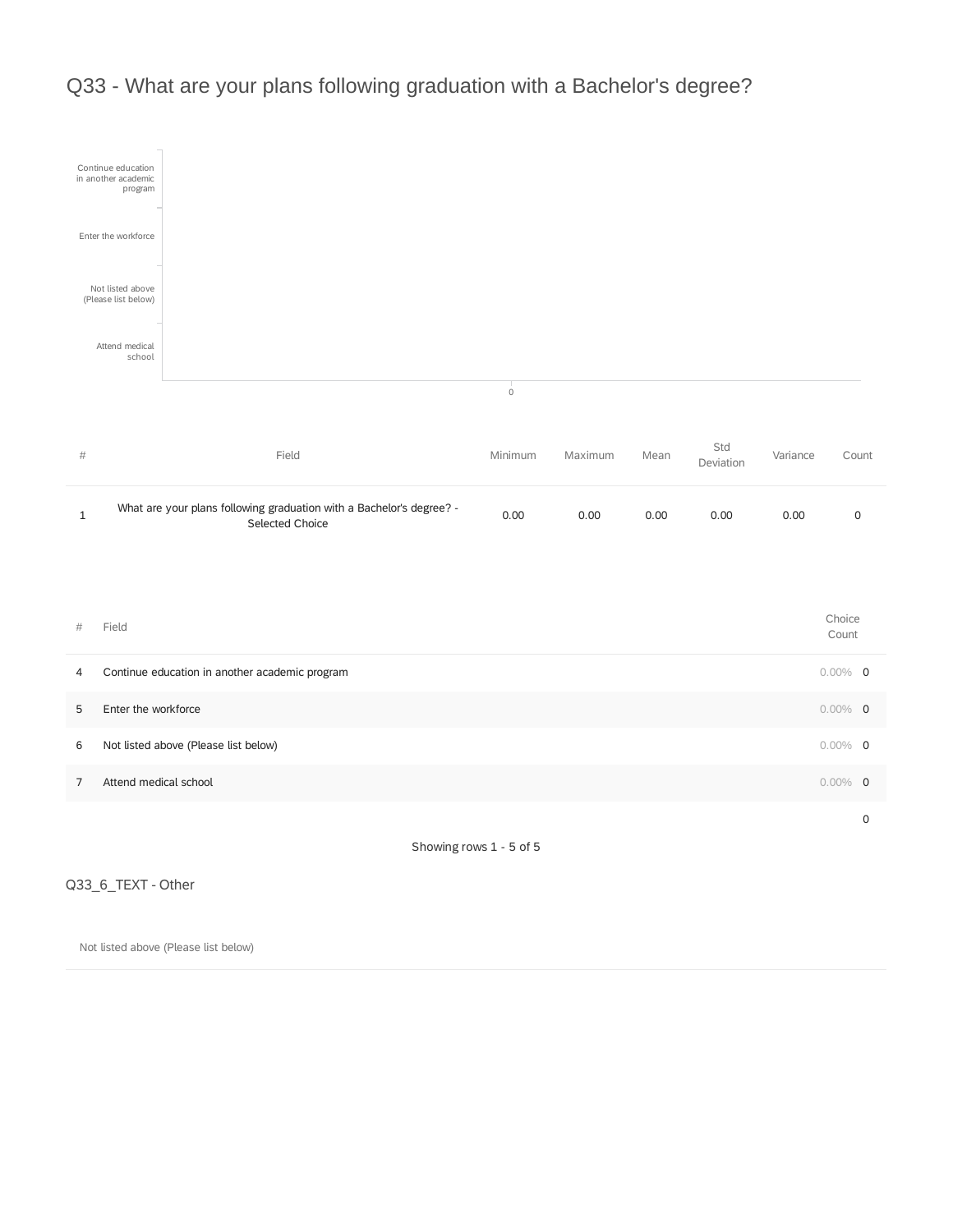

Q48 - Please indicate the medical practice you're interested in.

Showing rows 1 - 5 of 5

Q48\_4\_TEXT - Not listed above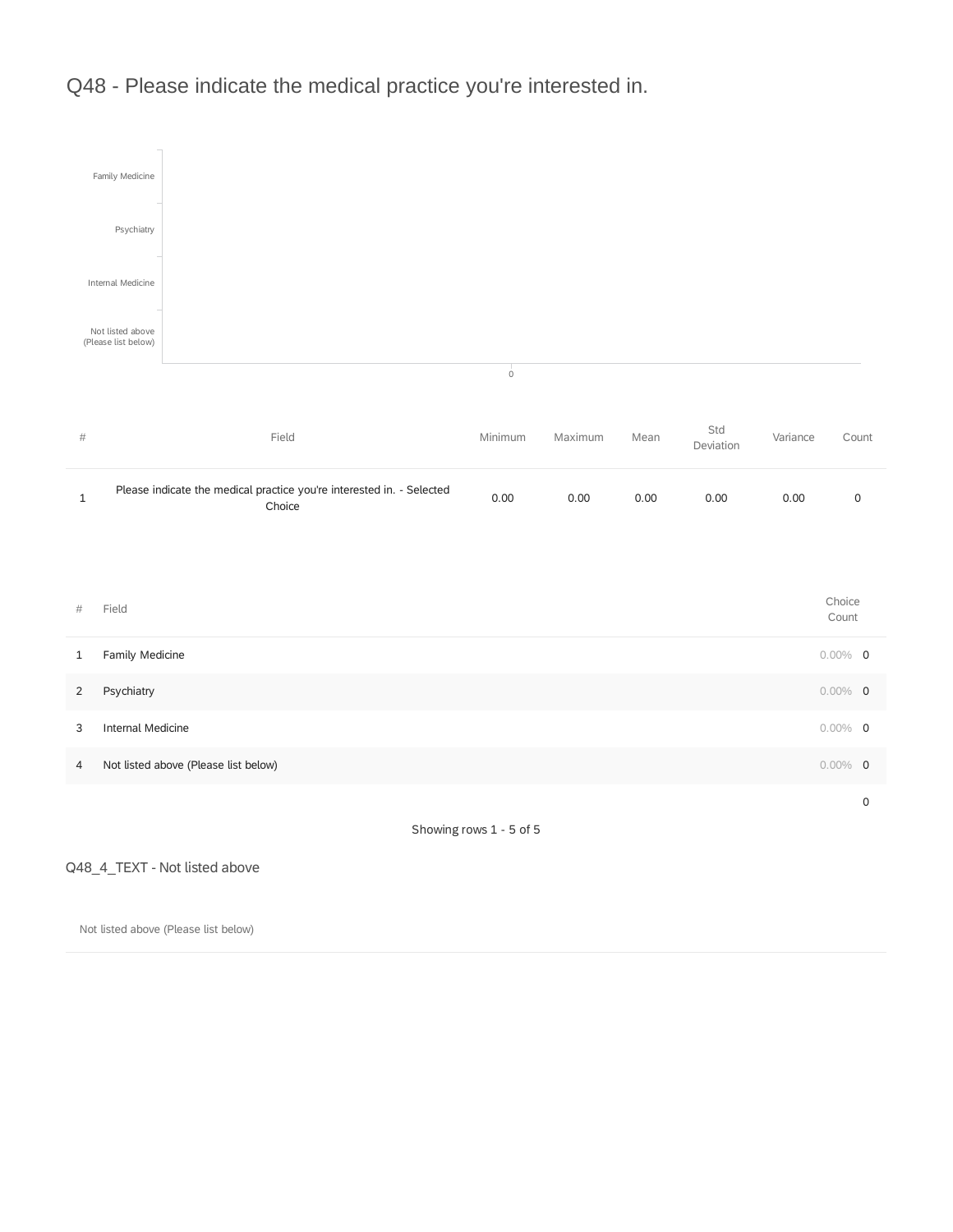

Q39 - Please rank your interest to work or practice in the following communities:

| # | Field                            | Minimum | Maximum | Mean | <b>Std Deviation</b> | Variance | Count |
|---|----------------------------------|---------|---------|------|----------------------|----------|-------|
|   | <b>Rural Communities</b>         | 0.00    | 0.00    | 0.00 | 0.00                 | 0.00     |       |
| 2 | Specific Underserved Populations | 0.00    | 0.00    | 0.00 | 0.00                 | 0.00     | 0     |
| 3 | Urban Underserved Communities    | 0.00    | 0.00    | 0.00 | 0.00                 | 0.00     |       |

| # | Field                            | Not Likely | Somewhat Likely | Highly Likely | Total    |
|---|----------------------------------|------------|-----------------|---------------|----------|
|   | <b>Rural Communities</b>         | $0.00\%$ 0 | $0.00\%$ 0      | $0.00\%$ 0    | $\Omega$ |
| 2 | Specific Underserved Populations | $0.00\%$ 0 | $0.00\%$ 0      | $0.00\%$ 0    | $\Omega$ |
| 3 | Urban Underserved Communities    | $0.00\%$ 0 | $0.00\%$ 0      | $0.00\%$ 0    | $\Omega$ |

Showing rows 1 - 3 of 3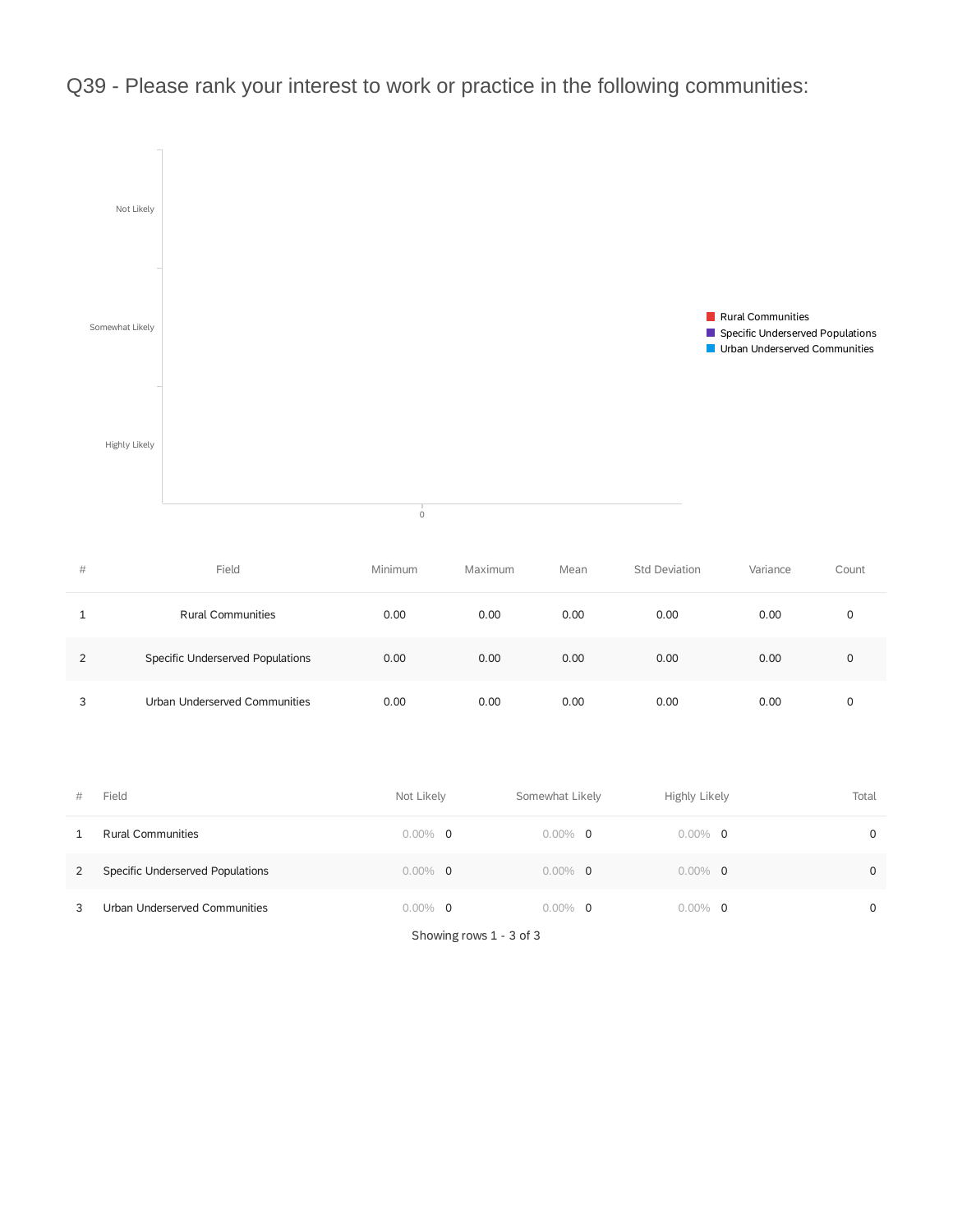### Q42 - Please list any specific opportunities or experiences that you hope to get out of the

AMP Program.

Please list any specific opportunities or experiences that you hope to get...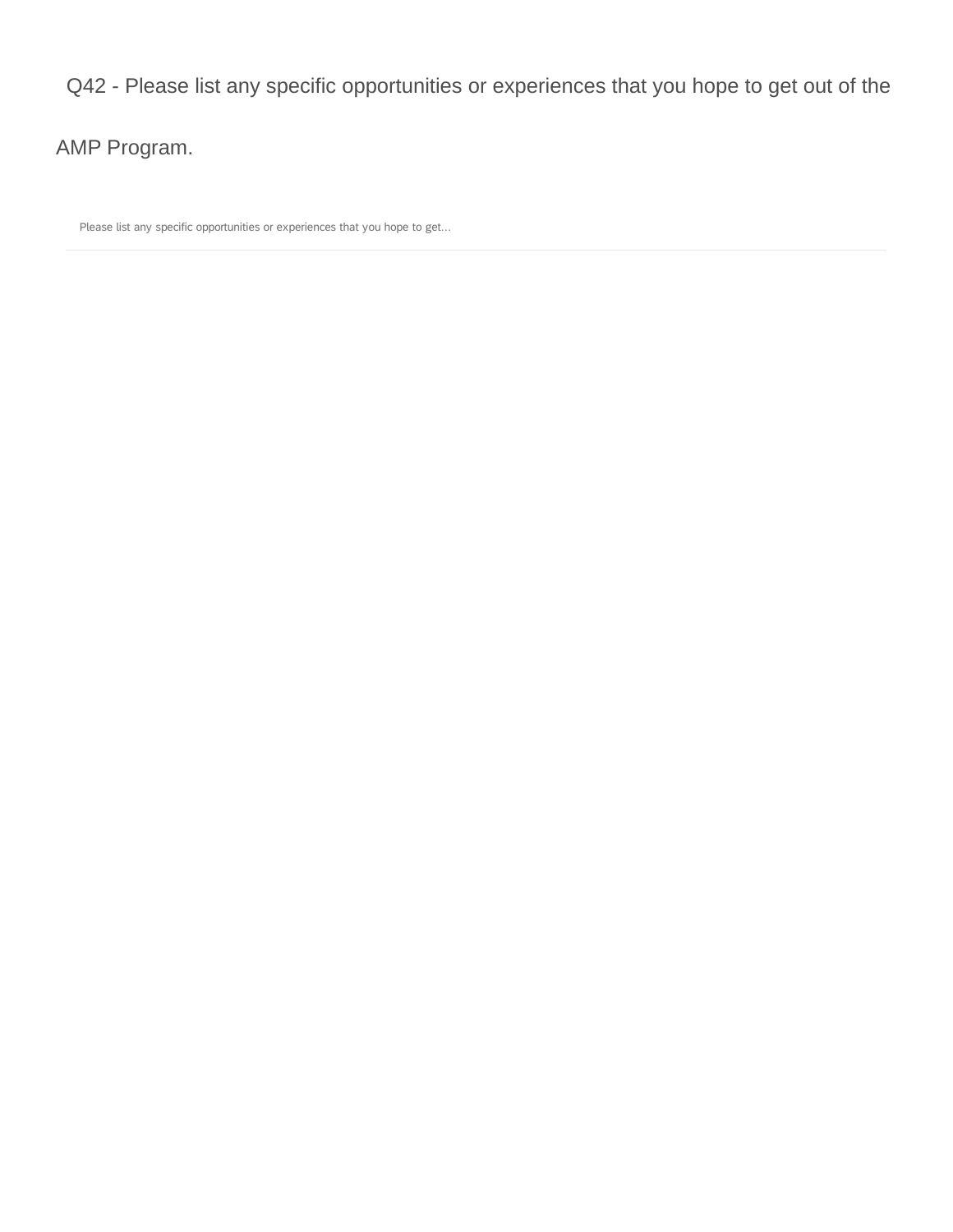

## Q37 - Were you recruited by a member of the AHEC or MCW staff to participate in AMP?

#### Q37\_4\_TEXT - AHEC staff (Enter the staff's name)

AHEC staff (Please list the staff's name)

#### Q37\_5\_TEXT - MCW staff (Enter the staff's name)

MCW staff (Please list the staff's name)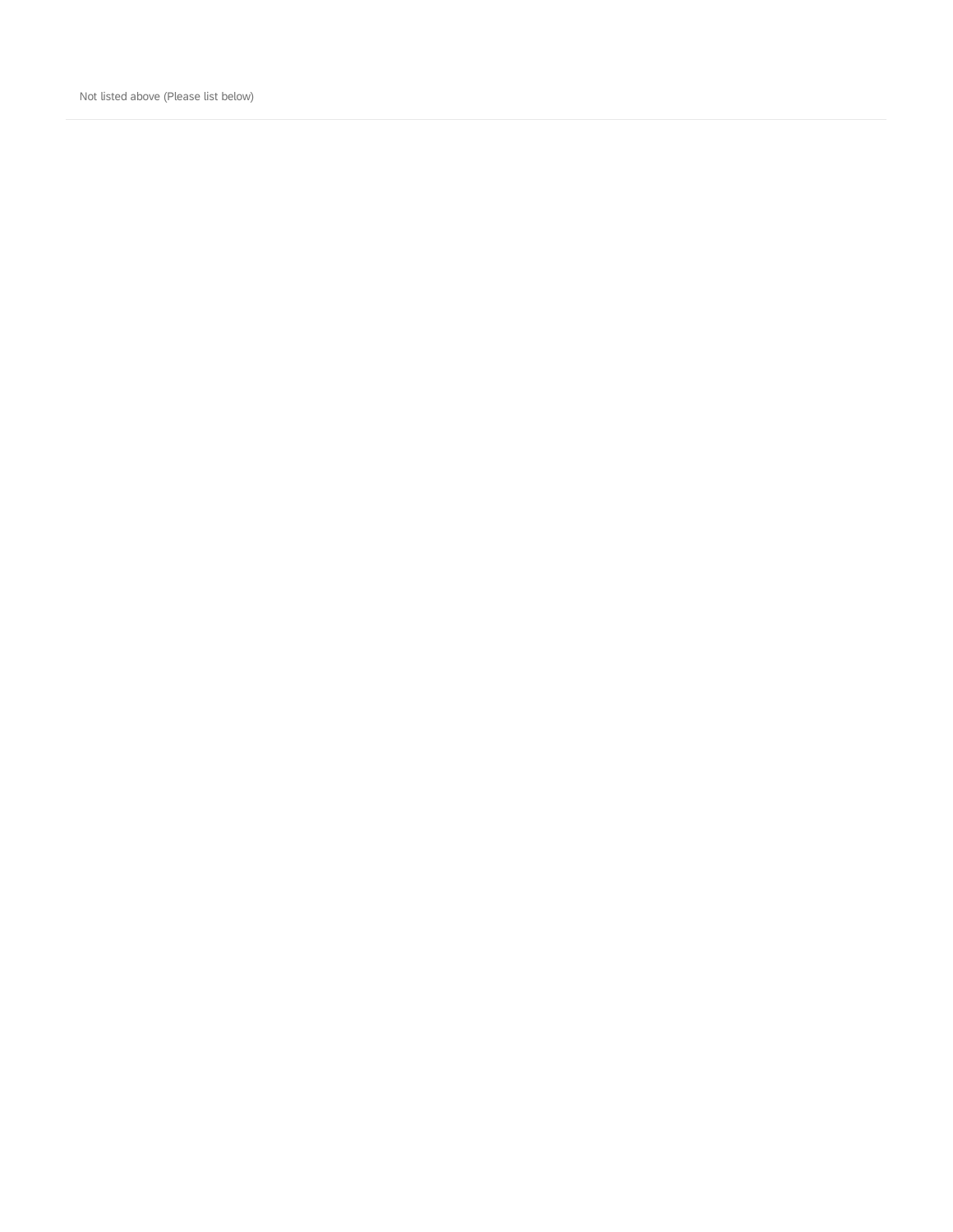Q44 - How did you learn about the AMP Program? Please check all that apply.



Showing rows 1 - 9 of 9

Q44\_8\_TEXT - Other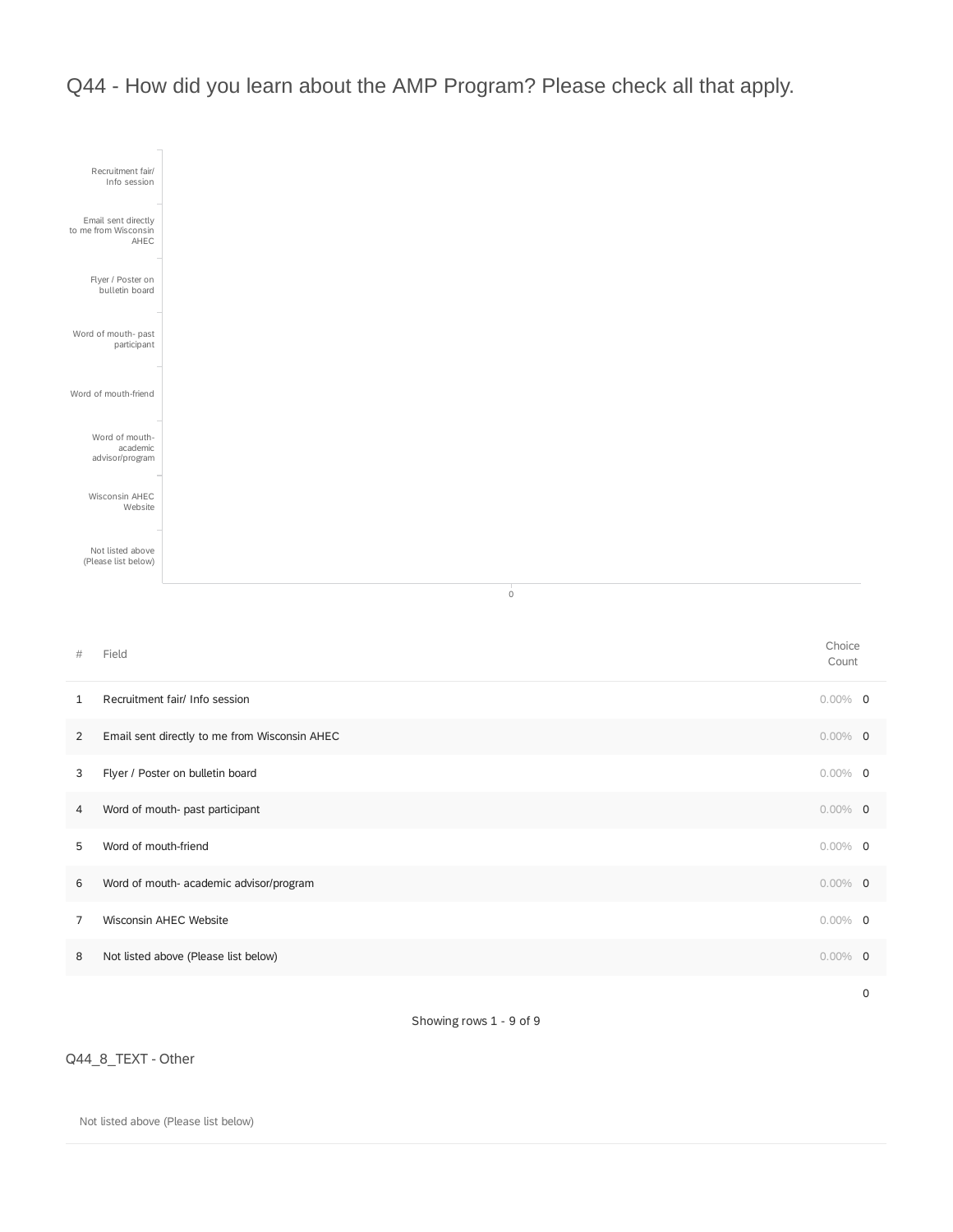Q43 - Have you previously participated in any other Wisconsin AHEC programs? Please

## check all that apply.



| 1 | High school AHEC summer camp or other AHEC Health Careers programming | $0.00\%$ 0 |     |
|---|-----------------------------------------------------------------------|------------|-----|
| 2 | Youth Health Service Corps                                            | $0.00\%$ 0 |     |
| 3 | <b>Wisconsin Express</b>                                              | $0.00\%$ 0 |     |
| 4 | AHEC Interprofessional Case Competition                               | $0.00\%$ 0 |     |
| 5 | AHEC Community Health Internship Program (CHIP)                       | $0.00\%$ 0 |     |
| 6 | Not listed above (Please list below)                                  | $0.00\%$ 0 |     |
| 7 | Never participated in AHEC programming                                | $0.00\%$ 0 |     |
| 8 | Future Physician's Day                                                | $0.00\%$   | - 0 |
|   |                                                                       |            |     |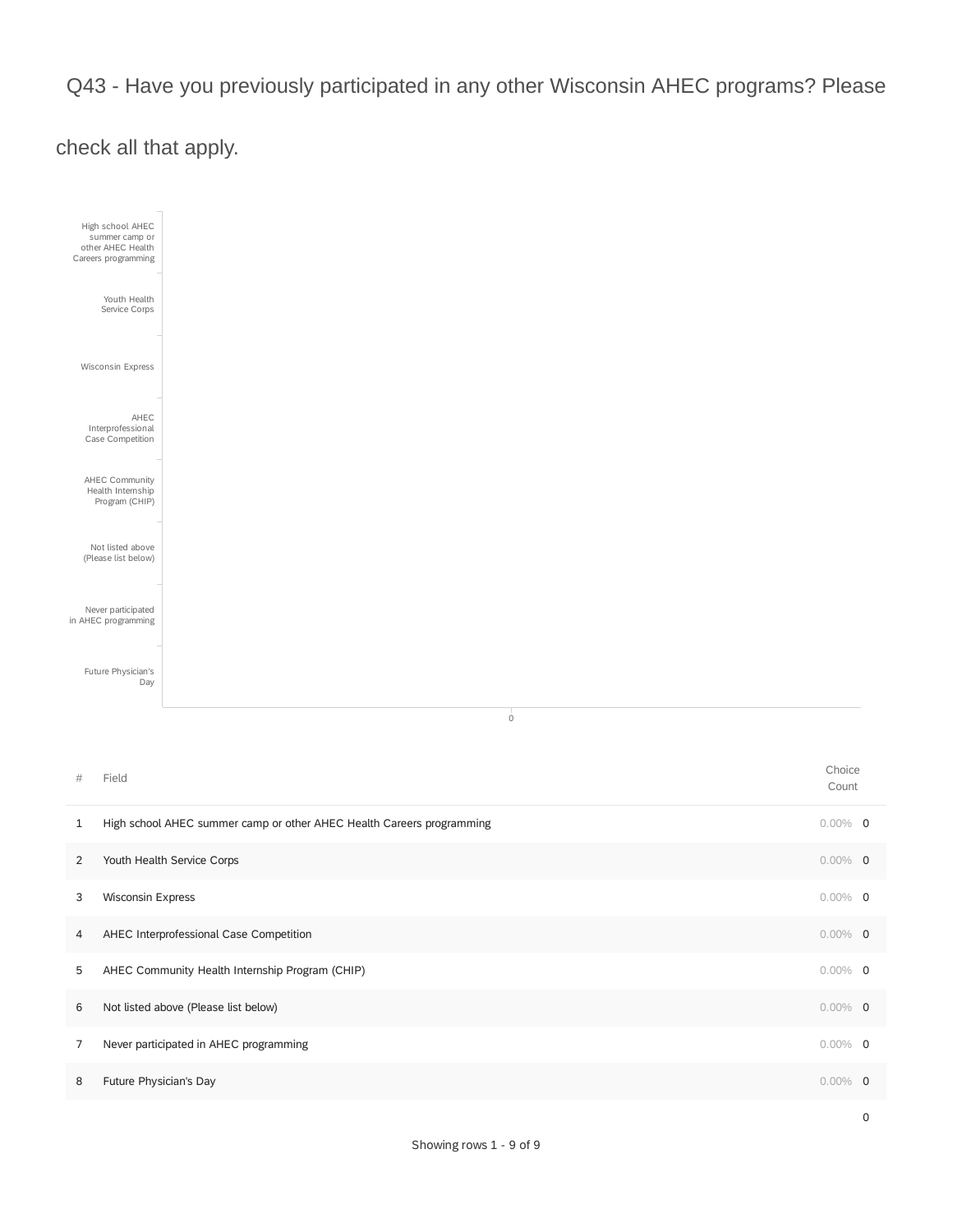#### Q43\_6\_TEXT - Other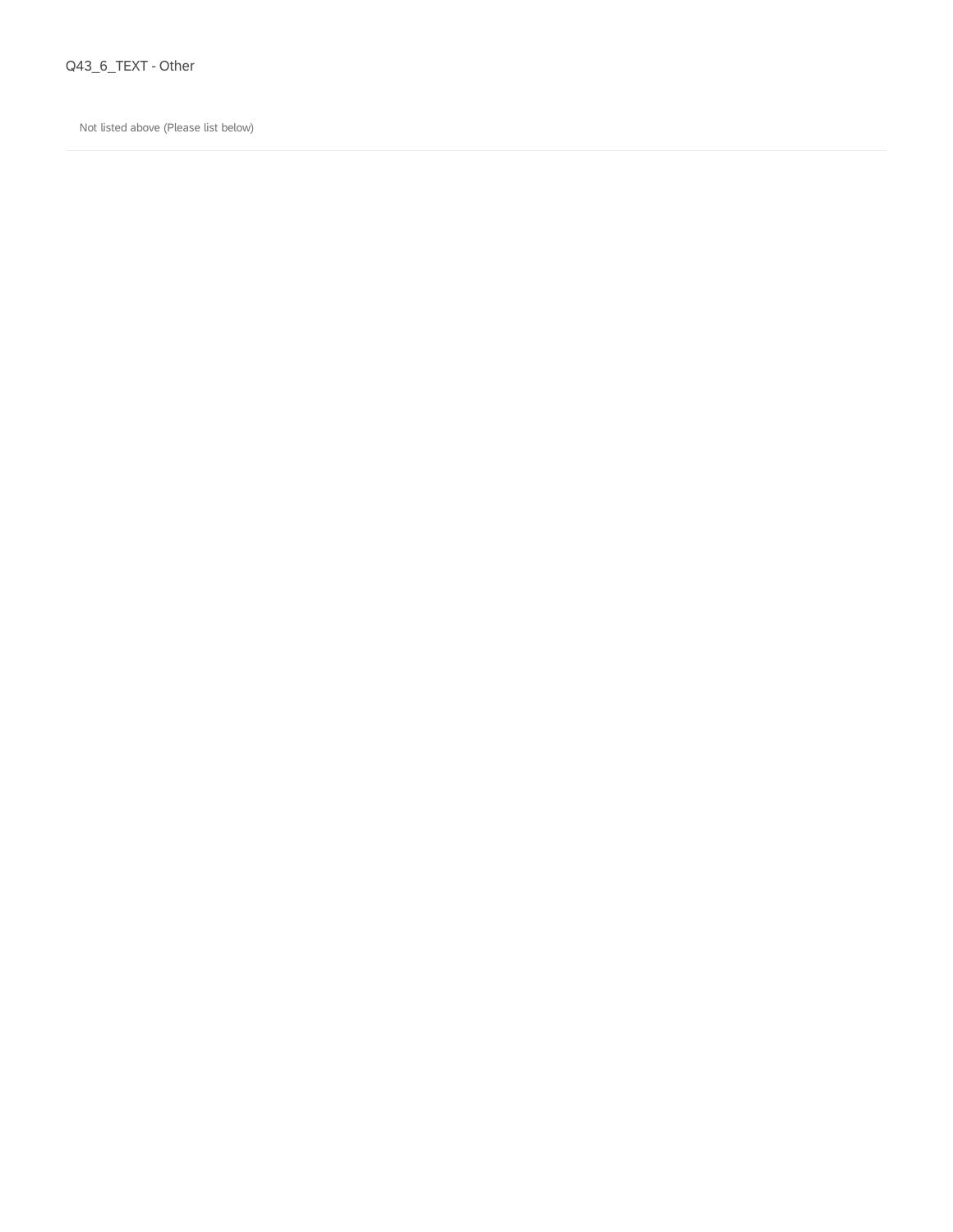Q57 - Please submit your current resume. Students in the AMP Program will have the

opportunity to receive resume guidance from a staff.

Q57\_Id - Id

Thumbnail Name Size Type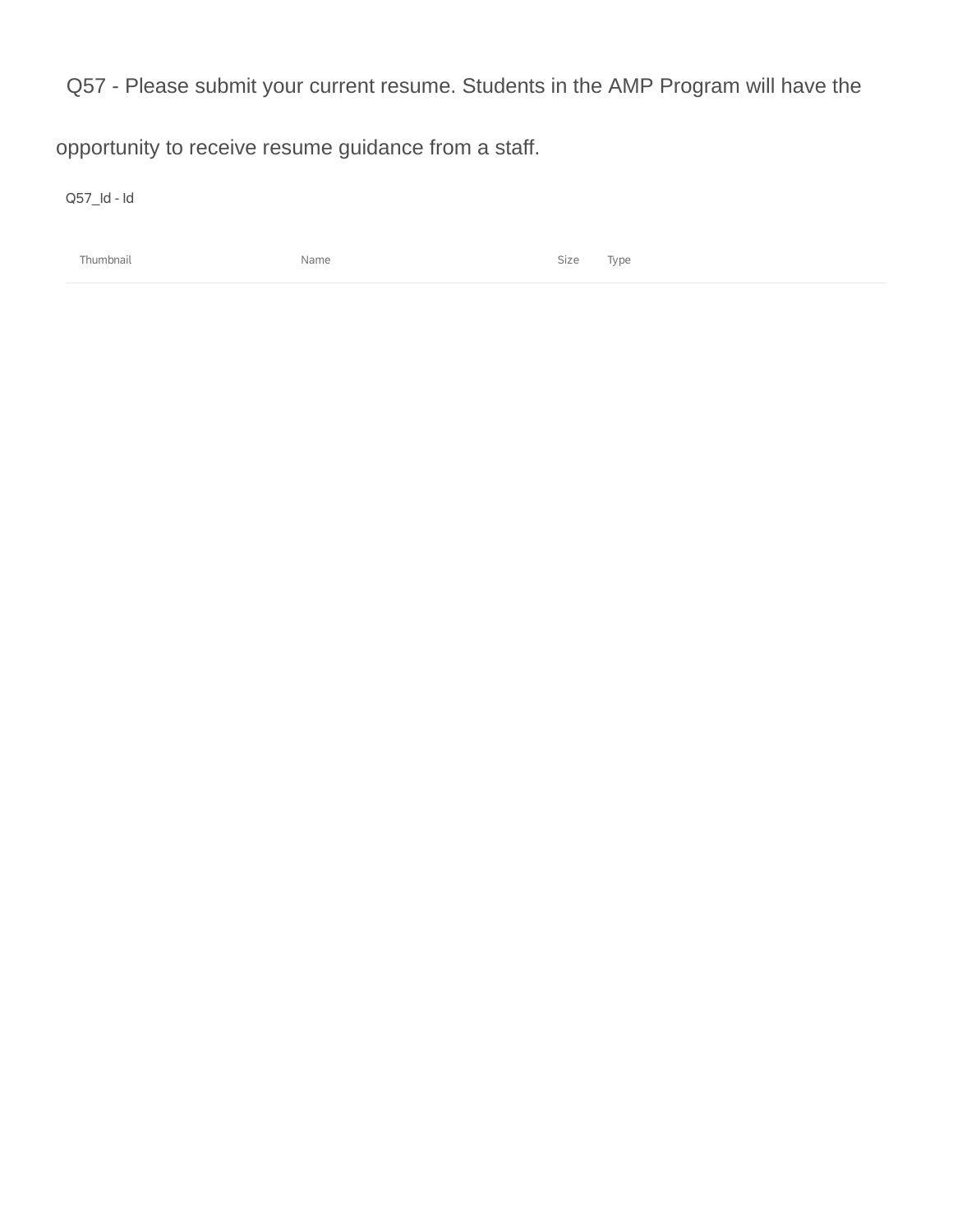### Q45 - In 500 words or less, please describe your background and career goals as well as

## how you feel the AMP Program will benefit you in reaching your goals.

In 500 words or less, please describe your background and career goals as w...